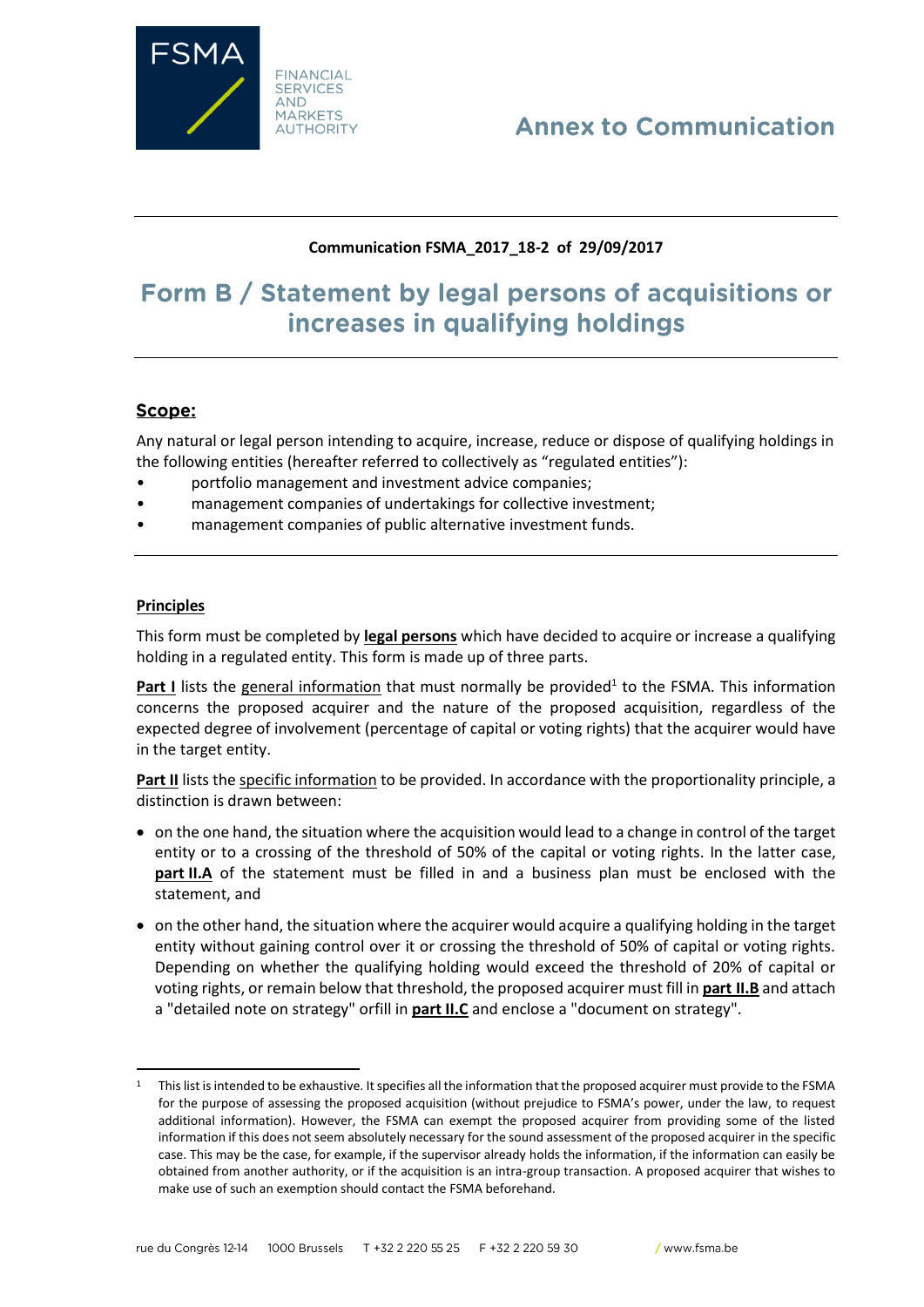In **Part III**, the proposed acquirer can provide the FSMA with any other relevant information, so that the FSMA can make a prudential assessment of the proposed acquisition with full knowledge of the facts.

Besides, this part of the form contains a formal declaration which the proposed acquirer or its representative must sign and which attests that all information communicated is complete, not misleading or deceptive, and is provided honestly and in good faith.

Attention is drawn to the fact that the FSMA may ask the proposed acquirer to provide documents evidencing that the statement is true (e.g. recent extracts from the criminal register) and, if needed, request such confirmation from other Belgian or foreign authorities (e.g. judicial authorities, other regulators).

This form also includes a summary statement which the proposed acquirer is asked to fill in.

| <b>Summary statement</b>                                                                                        |
|-----------------------------------------------------------------------------------------------------------------|
| Target regulated entity:                                                                                        |
|                                                                                                                 |
|                                                                                                                 |
| Name of the proposed acquirer-legal person:                                                                     |
|                                                                                                                 |
| represented by:                                                                                                 |
|                                                                                                                 |
|                                                                                                                 |
| the contract of the contract of the contract of the contract of the contract of the contract of the contract of |

The proposed acquirer is acting in concert with other shareholders or proposed acquirers:

- **O** Yes
- **O** No

This statement relates to a decision:

- **O** to acquire a new qualifying holding or to increase a previously acquired non-qualifying holding in such a way that it becomes a qualifying holding
- **O** to increase a previously acquired qualifying holding

This qualifying holding is:

- **O** a direct qualifying holding
- **O** an indirect qualifying holding

As a result of the acquisition, the following legal threshold for notification would be crossed:

- **O** ability to exercise a significant influence on the management of the regulated entity (holding of less than 10% of the voting rights or capital of the regulated entity);
- **O** 10% of the voting rights or capital of the regulated entity;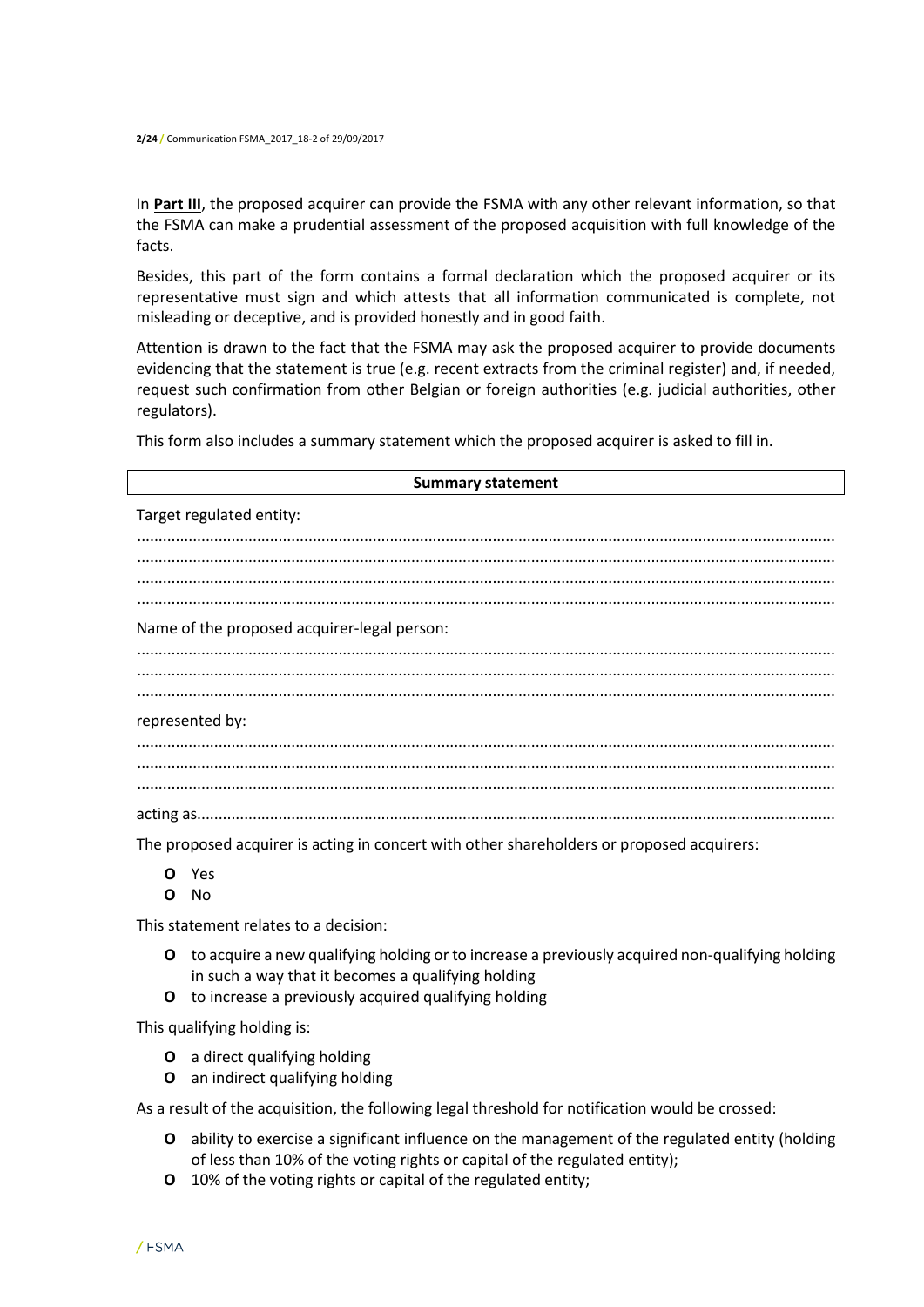- **O** 20% of the voting rights or capital of the regulated entity;
- **O** 30% of the voting rights or capital of the regulated entity;
- **O** 50% of the voting rights or capital of the regulated entity.

List of annexes enclosed with this statement:

|                                                                                                                             |                        | Yes          |                                       |           |
|-----------------------------------------------------------------------------------------------------------------------------|------------------------|--------------|---------------------------------------|-----------|
| Subject-matter                                                                                                              | Paragraph<br>no.       | Annex<br>no. | Number<br>of pages<br>in the<br>annex | <b>No</b> |
| Documentary evidence of the legal existence of the declaring<br>legal person                                                | $1. (2.1)$ to<br>(2.4) |              |                                       |           |
| Description of the activities carried out by the declaring legal<br>person                                                  | 1. (2.5)               |              |                                       |           |
| List of the persons who effectively direct the business of the<br>declaring legal person                                    | 1. (2.6)               |              |                                       |           |
| Curriculum vitae of the persons who effectively direct the<br>business of the declaring legal person                        | 1. (2.7)               |              |                                       |           |
| List of the "beneficial owners" of the declaring legal person                                                               | 1. (2.8)               |              |                                       |           |
| <b>Convictions for criminal offences</b>                                                                                    | 1. (3.1) (a)           |              |                                       |           |
| Current criminal investigations or procedures                                                                               | $1. (3.1)$ (b)         |              |                                       |           |
| Civil and administrative procedures                                                                                         | 1. (3.1) (c)           |              |                                       |           |
| Disciplinary actions                                                                                                        | $1. (3.1)$ (d)         |              |                                       |           |
| Investigations, enforcement proceedings or sanctions by<br>supervisory authorities                                          | 1. (3.1) (e)           |              |                                       |           |
| Refusals or withdrawals of authorisation, licence, etc.                                                                     | 1. (3.1) (f)           |              |                                       |           |
| Evidence relating to an assessment of the proposed<br>acquirer's reputation by another authority in the financial<br>sector | 1. (3.2)               |              |                                       |           |
| Evidence relating to an assessment of the proposed<br>acquirer's reputation by an authority in another sector               | 1. (3.3)               |              |                                       |           |
| Financial and non-financial interests that may represent a<br>conflict of interest for the proposed acquirer                | 1. (3.4)               |              |                                       |           |
| Shareholding structure                                                                                                      | 1. (3.5)               |              |                                       |           |
| Group structure                                                                                                             | 1. (3.6)               |              |                                       |           |
| Financial institutions subject to prudential supervision which<br>are part of the group                                     | 1. (3.7)               |              |                                       |           |
| Balance sheets for the last three years                                                                                     | 1. (3.8.a)             |              |                                       |           |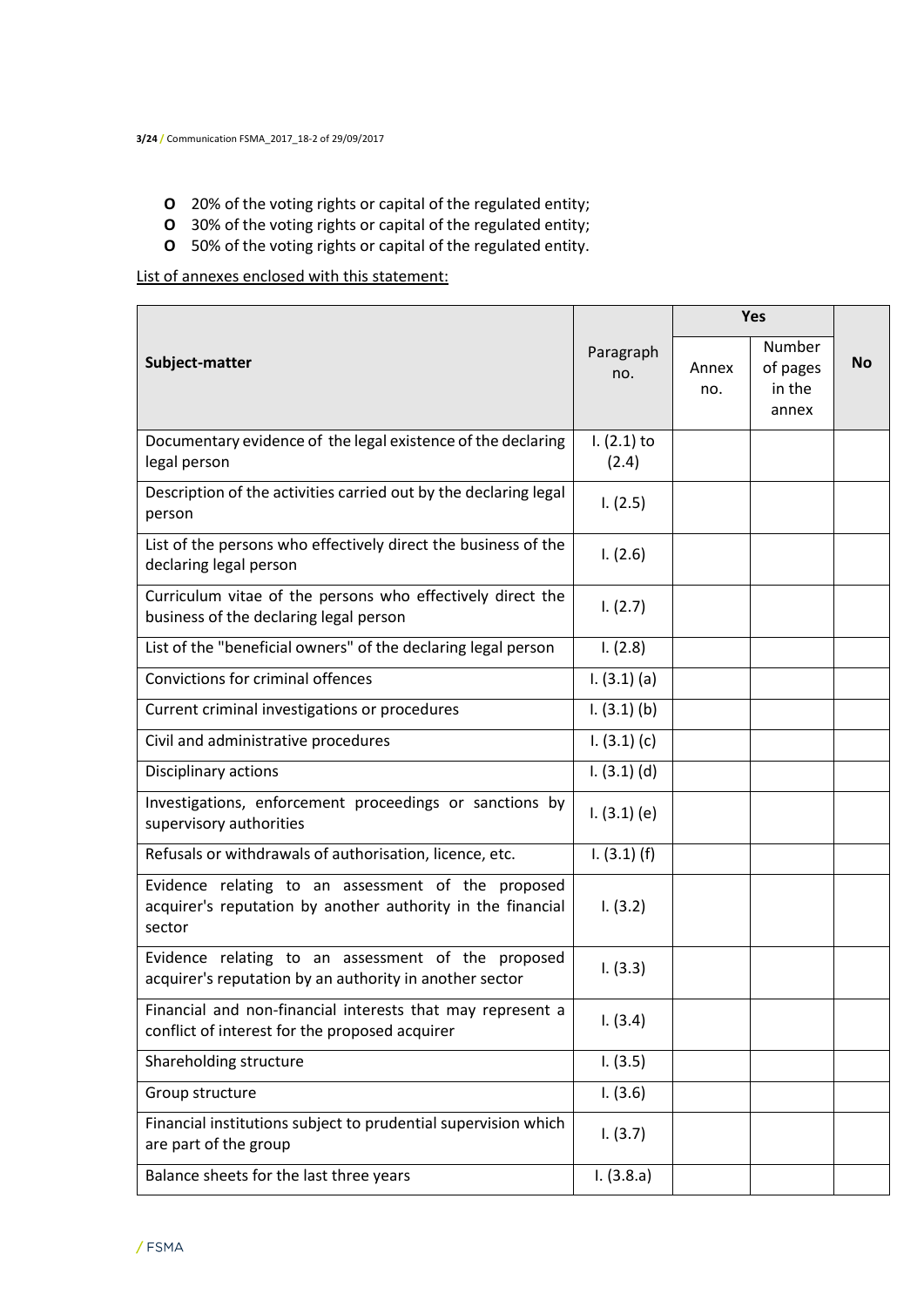**4/24 /** Communication FSMA\_2017\_18-2 of 29/09/2017

| Profit and loss accounts for the last three years                                  | 1. (3.8.b) |  |  |
|------------------------------------------------------------------------------------|------------|--|--|
| Annual reports and annexes for the last three years                                | 1. (3.8.c) |  |  |
| Group consolidated accounts for the last three years                               | 1. (3.8.d) |  |  |
| Credit ratings of the proposed acquirer                                            | 1. (3.9)   |  |  |
| Credit ratings of the proposed acquirer's group                                    | 1. (3.10)  |  |  |
| General purpose of the acquisition                                                 | 1. (4.1)   |  |  |
| Diagram showing the structure of the indirect qualifying<br>holding                | 1. (4.2)   |  |  |
| Significant influence - qualifying holding of less than 10%                        | 1. (4.3)   |  |  |
| Shareholders' agreements                                                           | 1. (4.4)   |  |  |
| Actions in concert with third parties                                              | 1. (4.4)   |  |  |
| Origin of the private financial resources                                          | 1. (5.1)   |  |  |
| Sale of assets to finance the acquisition                                          | 1. (5.2)   |  |  |
| Practicalities of the transfer of funds                                            | 1. (5.3)   |  |  |
| Access and recourse to financial markets to finance the<br>acquisition             | 1. (5.4)   |  |  |
| Bank credit to finance the acquisition                                             | 1. (5.5)   |  |  |
| Appeal to other shareholders of the regulated entity to<br>finance the acquisition | 1. (5.6)   |  |  |
| Business plan                                                                      | II.A       |  |  |
| Detailed note on strategy                                                          | II.B       |  |  |
| Document on strategy                                                               | II.C       |  |  |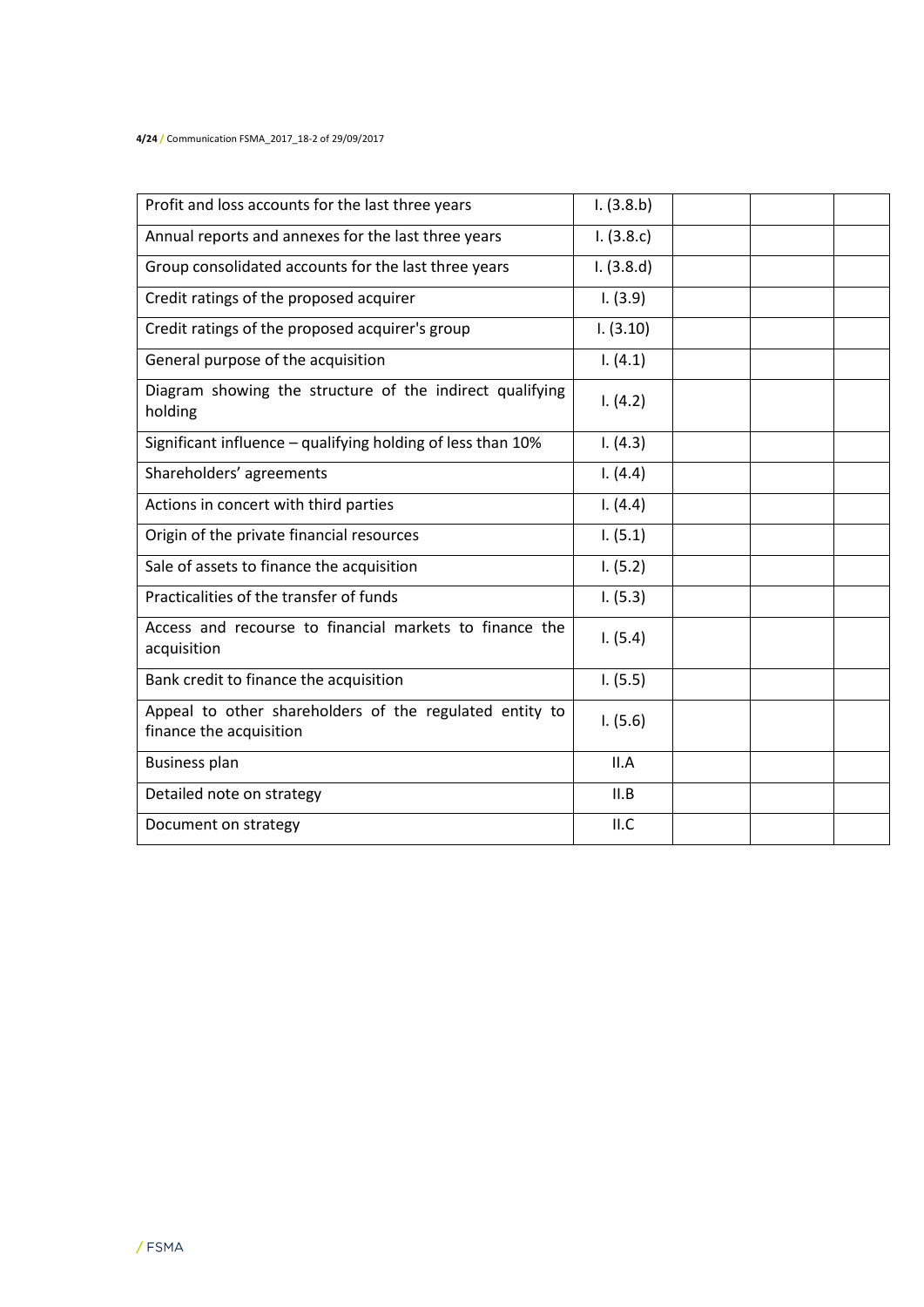5/24 / Communication FSMA\_2017\_18-2 of 29/09/2017

|   | Part I:                                                           |  |  |  |  |
|---|-------------------------------------------------------------------|--|--|--|--|
|   | <b>General information</b>                                        |  |  |  |  |
|   |                                                                   |  |  |  |  |
|   |                                                                   |  |  |  |  |
|   |                                                                   |  |  |  |  |
|   |                                                                   |  |  |  |  |
|   | 1. Identity of the natural or legal person who filled in the form |  |  |  |  |
| O | ACTING AS DECLARANT <sup>2</sup>                                  |  |  |  |  |
| O | ACTING AS REPRESENTATIVE <sup>2</sup>                             |  |  |  |  |
|   | <b>Natural Person</b>                                             |  |  |  |  |
|   |                                                                   |  |  |  |  |
|   |                                                                   |  |  |  |  |
|   |                                                                   |  |  |  |  |
|   |                                                                   |  |  |  |  |
|   |                                                                   |  |  |  |  |
|   |                                                                   |  |  |  |  |
|   |                                                                   |  |  |  |  |
|   |                                                                   |  |  |  |  |
|   | Legal person                                                      |  |  |  |  |
|   |                                                                   |  |  |  |  |
|   |                                                                   |  |  |  |  |
|   |                                                                   |  |  |  |  |
|   |                                                                   |  |  |  |  |
|   |                                                                   |  |  |  |  |
|   |                                                                   |  |  |  |  |
|   |                                                                   |  |  |  |  |
|   |                                                                   |  |  |  |  |
|   |                                                                   |  |  |  |  |
|   |                                                                   |  |  |  |  |
|   |                                                                   |  |  |  |  |
|   |                                                                   |  |  |  |  |

<sup>&</sup>lt;sup>2</sup> If the statement is a joint statement made by a single person on behalf of a group of persons who are related or act in concert, please tick both options.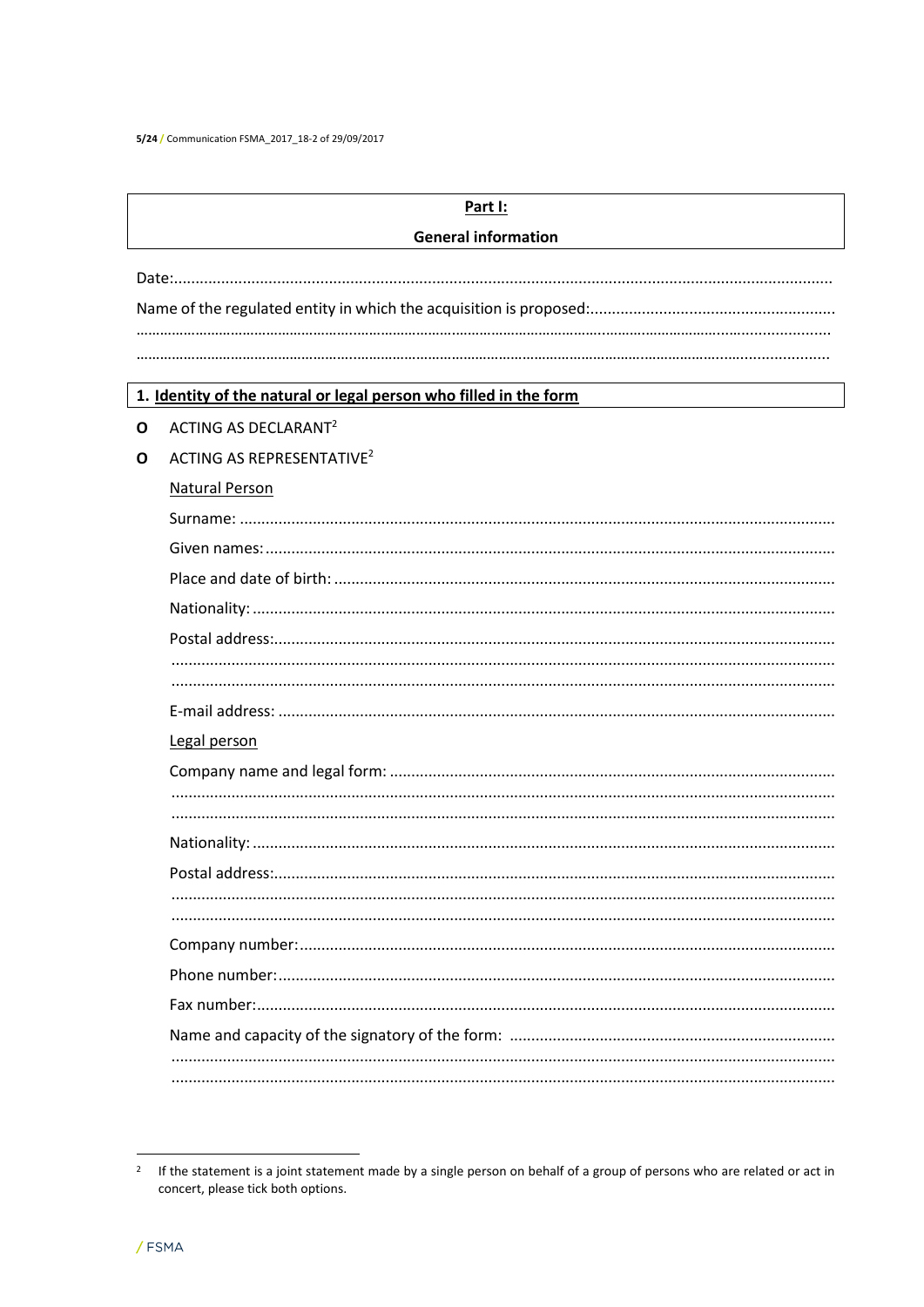#### **2. Identity of the proposed acquirer – legal person**

(2.1) Registered name or company name: ............................................................................................. ........................................................................................................................................................ ........................................................................................................................................................ (2.2) Business name, if any:.................................................................................................................... ........................................................................................................................................................ (2.3) Address of registered office: .......................................................................................................... ........................................................................................................................................................ ........................................................................................................................................................ ........................................................................................................................................................ (2.4) Legal form and law by which the legal person is governed: .......................................................... ........................................................................................................................................................

........................................................................................................................................................ Probative documents relating to the information provided under paragraphs (2.1) to (2.4) are enclosed with this form.

........................................................................................................................................................

- **O** Yes: Annex no. … enclosed with this form
- (2.5) An up-to-date and detailed overview of the activities actually carried out by the proposed acquirer-legal person is enclosed with this form:
	- **O** Yes: Annex no. … enclosed with this form
- (2.6) An exhaustive list of the persons who effectively direct the business of the proposed acquirerlegal person is enclosed with this form and indicates, for each person concerned, the position s/he holds:
	- **O** Yes: Annex no. … enclosed with this form

The persons concerned are ... in number.

- (2.7) For each person referred to under paragraph (2.6), a signed curriculum vitae, detailing relevant education and training, previous professional experience, and current activities or additional functions, is enclosed with this form.
	- **O** Yes: Annexes no. … enclosed with this form
- (2.8) A complete list of all other "beneficial owners"<sup>3</sup> of the legal person is enclosed with this form:
	- **O** Yes: Annex no. … enclosed with this form

 $\overline{a}$ 

<sup>3</sup> For the purpose of this communication, the "beneficial owners" include the persons who, as members of the bodies of the legal person, influence its administration or management, as well as the persons who, as shareholders or partners, own or control the legal person.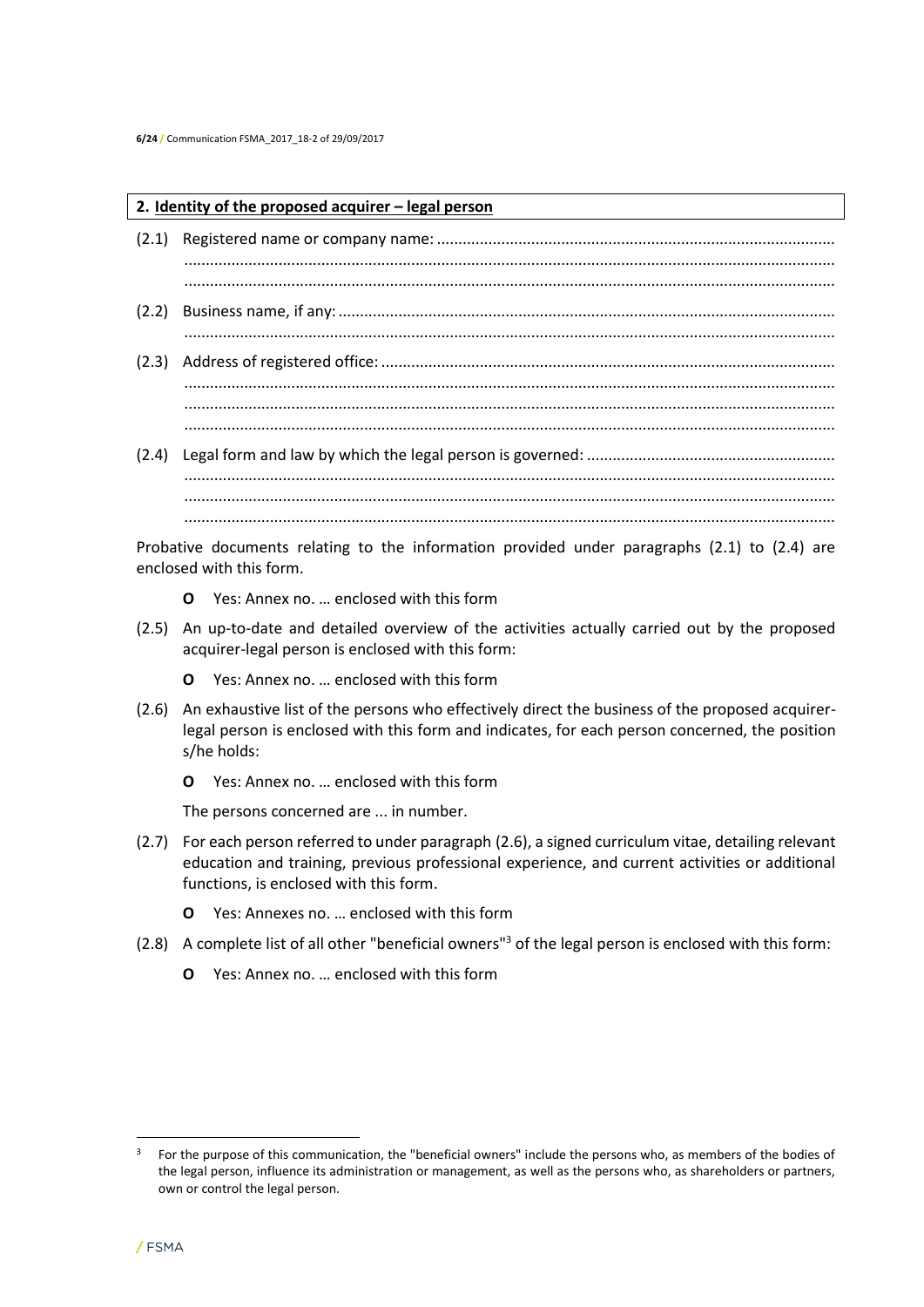#### **3. Additional information on the proposed acquirer – legal person**

- (3.1) The proposed acquirer solemnly declares that:
	- (a) neither the proposed acquirer nor any undertaking managed or controlled by it currently or in the past has ever received a conviction for a criminal offence which may influence the prudential assessment of the proposed acquirer's reputation by the FSMA:
		- **O** Yes
		- **O** No: the relevant information is provided in Annex no. … to this form
	- (b) neither the proposed acquirer nor any undertaking managed or controlled by it currently or in the past is currently the object of criminal investigations or proceedings which may influence the prudential assessment of the proposed acquirer's reputation by the FSMA:
		- **O** Yes
		- **O** No: the relevant information is provided in Annex no. … to this form
	- (c) neither the proposed acquirer nor any undertaking managed or controlled by it currently or in the past is now or has ever been involved in relevant civil or administrative cases (including any bankruptcy, insolvency or similar procedures) of which the FSMA must be informed in order to assess the proposed acquirer's reputation:
		- **O** Yes
		- **O** No: the relevant information is provided in Annex no. … to this form
	- (d) neither the proposed acquirer nor any undertaking managed or controlled by it currently or in the past is now or has ever been the object of disciplinary actions (including any disqualification as a company director or similar procedures):
		- **O** Yes
		- **O** No: the relevant information is provided in Annex no. … to this form
	- (e) neither the proposed acquirer nor any undertaking managed or controlled by it currently or in the past is now or has ever been the object of investigations, enforcement proceedings or sanctions by a supervisory authority:
		- **O** Yes
		- **O** No: the relevant information is provided in Annex no. … to this form
	- (f) neither the proposed acquirer nor any undertaking managed or controlled by it currently or in the past has ever been refused registration, authorisation, membership or licence to carry out a trade, business or profession; has ever seen its registration, authorisation, membership or licence withdrawn, revoked or terminated; or has ever been the object of an expulsion by a regulatory or government body:
		- **O** Yes
		- **O** No: the relevant information is provided in Annex no. … to this form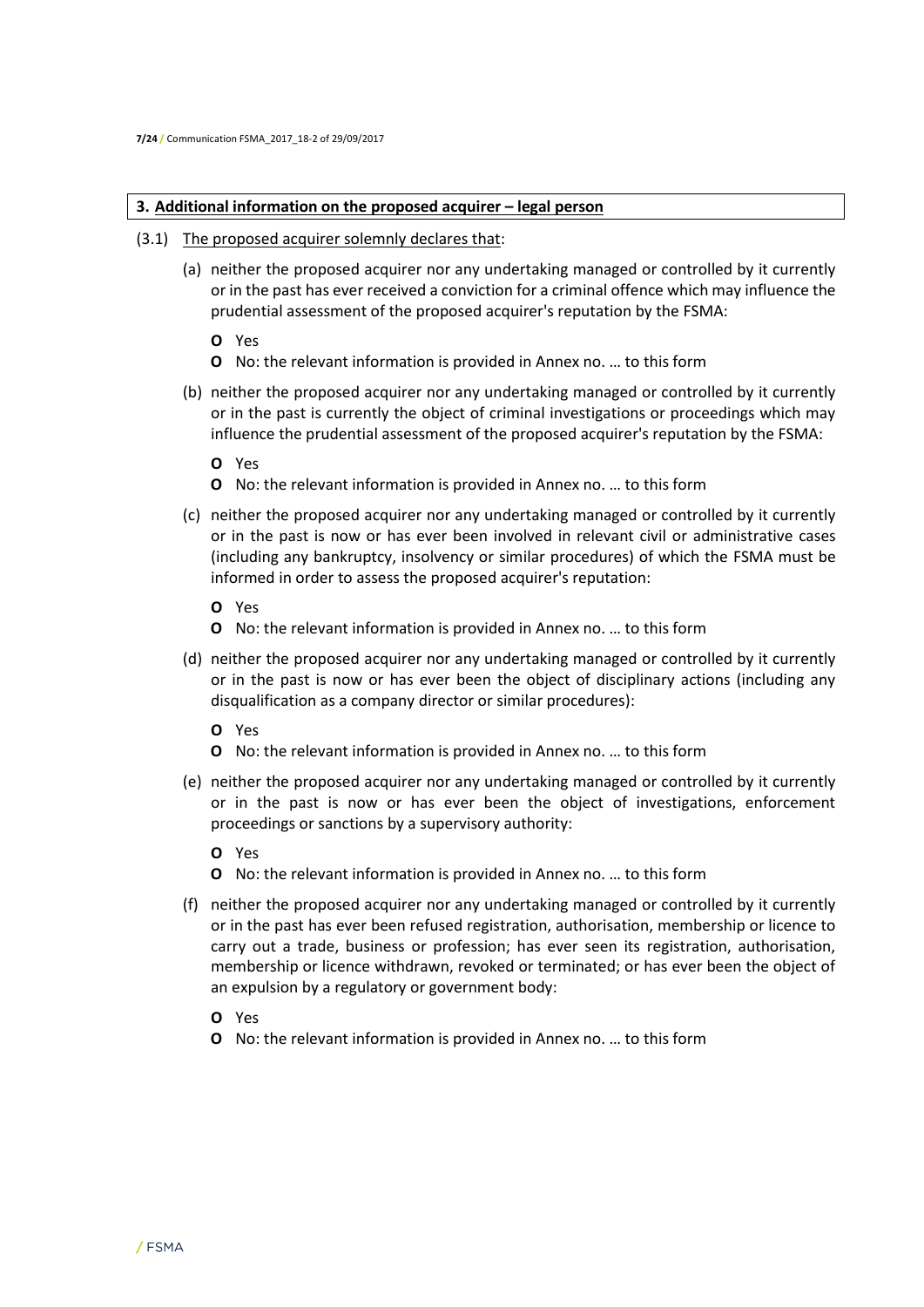- (3.2) Has a supervisory authority of the financial sector, other than the FSMA, already conducted an assessment of the proposed acquirer's reputation as an acquirer or as a person who directs the business of a financial institution?
	- **O** No
	- **O** Yes:
	- Name of the authority which conducted the assessment: ............................................... ............................................................................................................................................ ............................................................................................................................................ - Date of this authority's decision: ....................................................................................... - Evidence of the outcome of this assessment is provided in Annex no. … to this form.
- (3.3) Has a supervisory authority of another, non-financial sector already conducted an assessment of the proposed acquirer's reputation?
	- **O** No
	- **O** Yes:
		- Name of the authority which conducted the assessment:................................................ ............................................................................................................................................ ............................................................................................................................................ - Date of that authority's decision: ......................................................................................
			- Evidence of the outcome of that assessment is provided in Annex no. … to this form.
- $(3.4)$  A description of the proposed acquirer's financial<sup>4</sup> and non-financial<sup>5</sup> interests or relationships with:
	- (a) any other shareholder of the target entity;
	- (b) any person entitled to exercise voting rights attached to securities issued by the target entity<sup>6</sup>;
	- (c) any member of the board of directors or similar body, or of the senior management of the target entity;
	- (d) the target entity itself and its group;

and/or a description of any other interests or activities of the acquirer that may give rise to conflicts of interest with the target entity and possible solutions to those conflicts,

are enclosed with this form:

- **O** Yes: Annex no. … enclosed with this form
- **O** Not applicable
- (3.5) A detailed description of the shareholding structure of the proposed acquirer is enclosed with this form. This description gives the identity of all shareholders with significant influence and the proportions of capital and voting rights they hold respectively, and includes relevant information on shareholders' agreements (if any):
	- **O** Yes: Annex no. … enclosed with this form

 $\overline{a}$ 

<sup>&</sup>lt;sup>4</sup> Financial interests include for example credit operations, guarantees, pledges.

<sup>5</sup> Non-financial interests include for example familial relationships.

<sup>&</sup>lt;sup>6</sup> See the situations mentioned in Article 10 of Directive 2004/109/EC on the harmonisation of transparency requirements.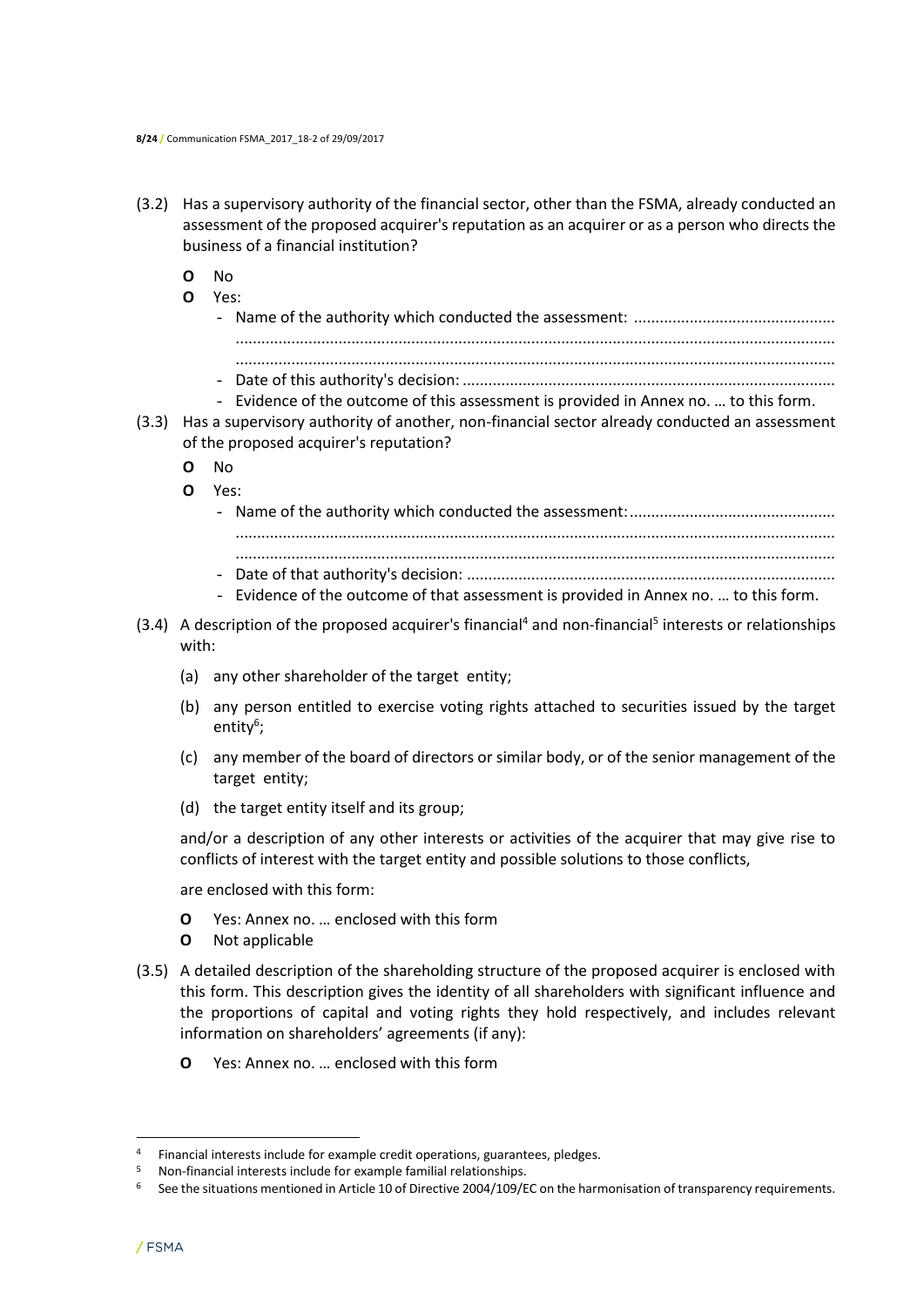(3.6) Is the proposed acquirer part of a group (as a subsidiary or parent company)?

- **O** No
- **O** Yes:

a detailed organisational chart of the entire group structure as well as detailed information on the proportions of capital and voting rights held by the significant shareholders and on the activities carried out by the group are provided in Annex no ... to this form.

- (3.7) If the proposed acquirer is part of a group (as a subsidiary or parent company), are entities of this group (including the proposed acquirer) financial institutions subject by law to prudential supervision in Belgium or abroad?
	- **O** No
	- **O** Yes:

an exhaustive list of the financial institutions concerned, specifying — for each of these its legal status and competent prudential supervisor, is provided in Annex no. ... to this form.

- (3.8) Regardless of the size of the undertaking, the proposed acquirer encloses with this form the statutory financial statements for the last three financial periods, approved, if possible, by an auditing firm, and including:
	- (a) balance sheets;

**O** Yes: Annexes no. … to ... enclosed with this form (one document per annex) **O** No

- (b) profit and loss accounts/income statements;
	- **O** Yes: Annexes no. … to ... enclosed with this form (one document per annex) **O** No
- (c) the annual reports, financial annexes and all other documents filed with the commercial courts;

**O** Yes: Annexes no. … to ... enclosed with this form (one document per annex) **O** No

(d) the consolidated accounts of the group of which the proposed acquirer is part:

**O** Yes: Annexes no. … to ... enclosed with this form (one document per annex) **O** No

- (3.9) Information about the credit rating of the proposed acquirer and the overall rating of the group it is part of is enclosed with this form:
	- **O** Yes: Annex no. … enclosed with this form
	- **O** No
- (3.10) Information about the overall credit rating of the group is enclosed with this form:
	- **O** Yes: Annex no. … enclosed with this form
	- **O** No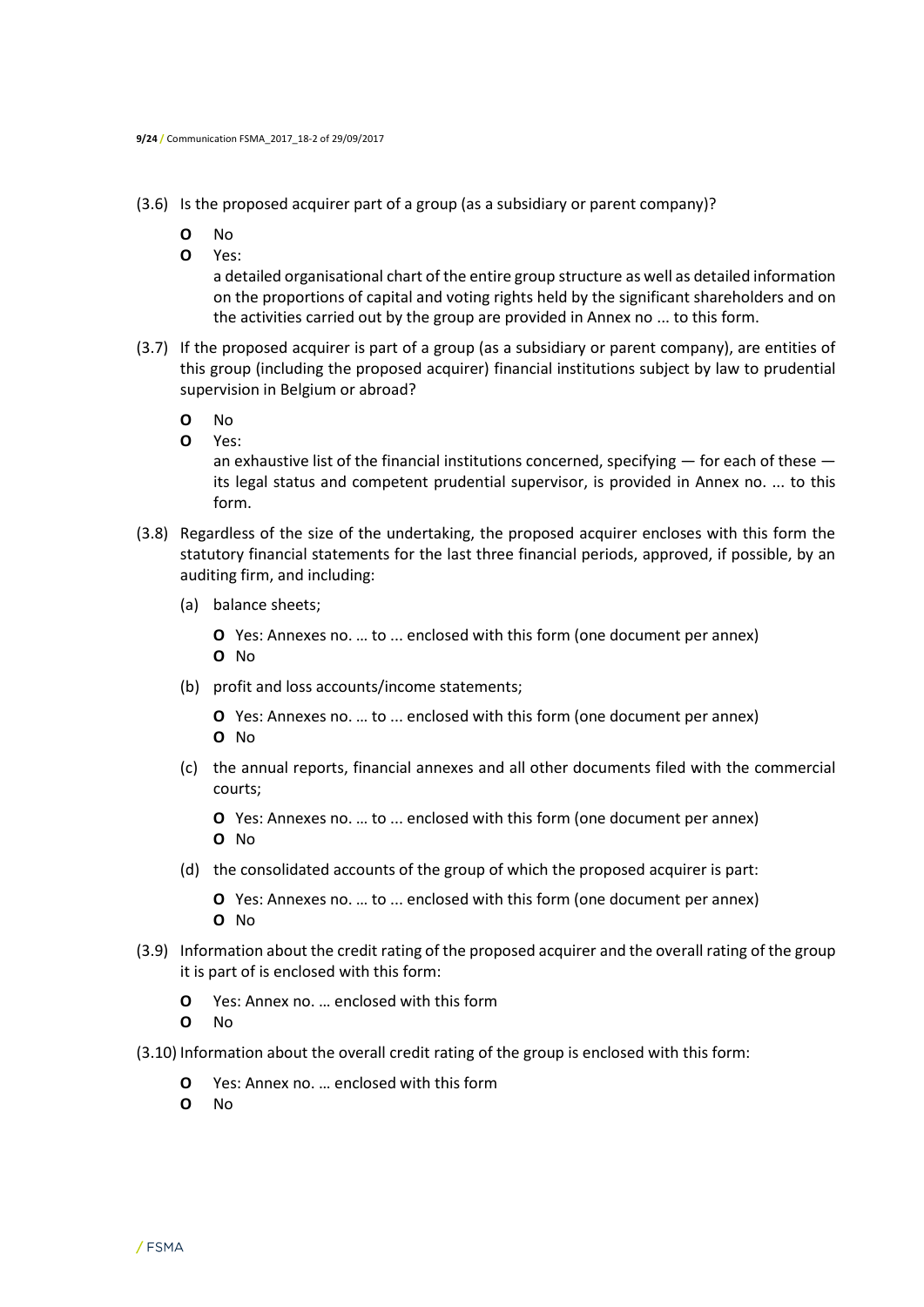#### **4. Information on the acquisition**

(4.1) Please describe the overall aim of the proposed acquisition (e.g. strategic investment, portfolio investment).

(If necessary: This description is provided in Annex no. ... to this form.)...................................... ........................................................................................................................................................ ........................................................................................................................................................ ........................................................................................................................................................ ........................................................................................................................................................ ........................................................................................................................................................ ........................................................................................................................................................

- (4.2) This statement relates to the acquisition of, or an increase in, a qualifying holding which is:
	- **O** Direct
	- **O** Indirect:

In this case, a diagram showing the structure of the indirect holding, and identifying the entities through which it would be held and the proportions of voting rights that would be held at each link of the chain, is provided in Annex no. ... enclosed with this form.

- (4.3) This statement relates to the acquisition of a qualifying holding which, although under 10% of the capital or voting rights of the regulated entity, would enable the proposed acquirer to exercise a significant influence over its management:
	- **O** No
	- **O** Yes:

In this case, a description of the mechanisms by which the proposed acquirer would exercise this significant influence are provided in Annex no. ... enclosed with this form.

- (4.4) This statement relates to the acquisition of, or an increase in, a qualifying holding by a proposed acquirer:
	- **O** Acting alone
	- **O** Related to the other direct or indirect shareholders of the regulated entity who are named opposite:
	- **O** Acting in concert with the other direct or indirect shareholders of the regulated entity who are named opposite:

In this case, the provisions of the agreements, in whatever form, which the proposed acquirer has concluded or is intending to conclude with other shareholders in relation to the target entity are described in Annex no. ... enclosed with this form.

Any action in concert with other parties (e.g. contribution of other parties to the financing of the acquisition, means of participation of other parties in the financial arrangements, future organisational arrangements) are described in Annex no. ... enclosed with this form.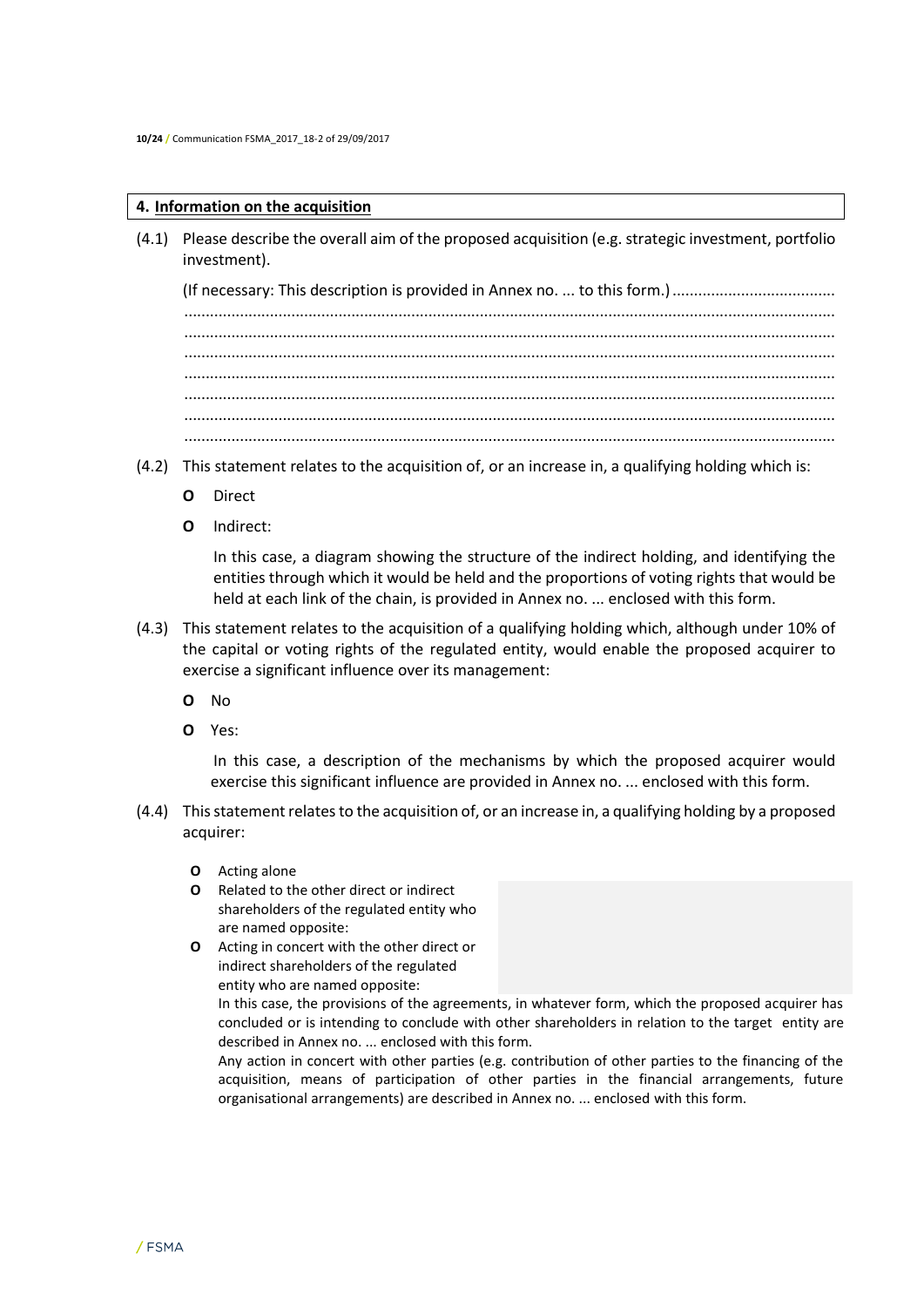(4.5) Planned consequences of the proposed acquisition on the shareholding structure of the regulated entity:

Observations:

- In the case of an indirect qualifying holding, the calculations below must take account of the securities held directly by the entity highest in the holding chain, through which the indirect holding is acquired.
- In the case of an action in concert, the calculations below must successively take account of all securities held or acquired by the declaring proposed acquirer, and of all securities held or acquired by all persons acting in concert.

# **Situation** *before* **the proposed acquisition**

(4.5.1.a) Calculation of the proportion of **voting rights** which the declaring proposed acquirer holds individually in the regulated entity:

|                          | Number and proportion of voting rights                                                                                                                                                              | Denominator | Numerator | %     | Exercise |
|--------------------------|-----------------------------------------------------------------------------------------------------------------------------------------------------------------------------------------------------|-------------|-----------|-------|----------|
|                          |                                                                                                                                                                                                     | (a)         | (b)       | (b/a) | period   |
| $1^{\circ}$              | Securities which represent capital and to which<br>voting rights are attached                                                                                                                       |             |           |       |          |
| $2^{\circ}$              | Securities which do not represent capital and to<br>which voting rights are attached                                                                                                                |             |           |       |          |
| $3^{\circ}$              | Certificates representing (not to be included in the<br>numerator under 1° and 2°):                                                                                                                 |             |           |       |          |
|                          | a. securities which represent capital and to which<br>voting rights are attached                                                                                                                    |             |           |       |          |
|                          | b. securities which do not represent capital and to<br>which voting rights are attached                                                                                                             |             |           |       |          |
| $4^{\circ}$              | Unconditional rights and commitments to acquire<br>issued securities to which voting rights are<br>attached, expressed in number of securities, where<br>these rights and commitments originate in: |             |           |       |          |
|                          | options                                                                                                                                                                                             |             |           |       |          |
|                          | contracts                                                                                                                                                                                           |             |           |       |          |
|                          | other (please detail)                                                                                                                                                                               |             |           |       |          |
| <b>Total</b>             |                                                                                                                                                                                                     |             |           |       |          |
|                          | As a matter of interest:                                                                                                                                                                            |             |           |       |          |
|                          | • Conditional rights and commitments to acquire issued<br>securities to which voting rights are attached, where<br>these rights and commitments originate in:                                       |             |           |       |          |
|                          | the conversion of bonds                                                                                                                                                                             |             |           |       |          |
|                          | the conversion of loans                                                                                                                                                                             |             |           |       |          |
| $\overline{\phantom{0}}$ | other (please detail)                                                                                                                                                                               |             |           |       |          |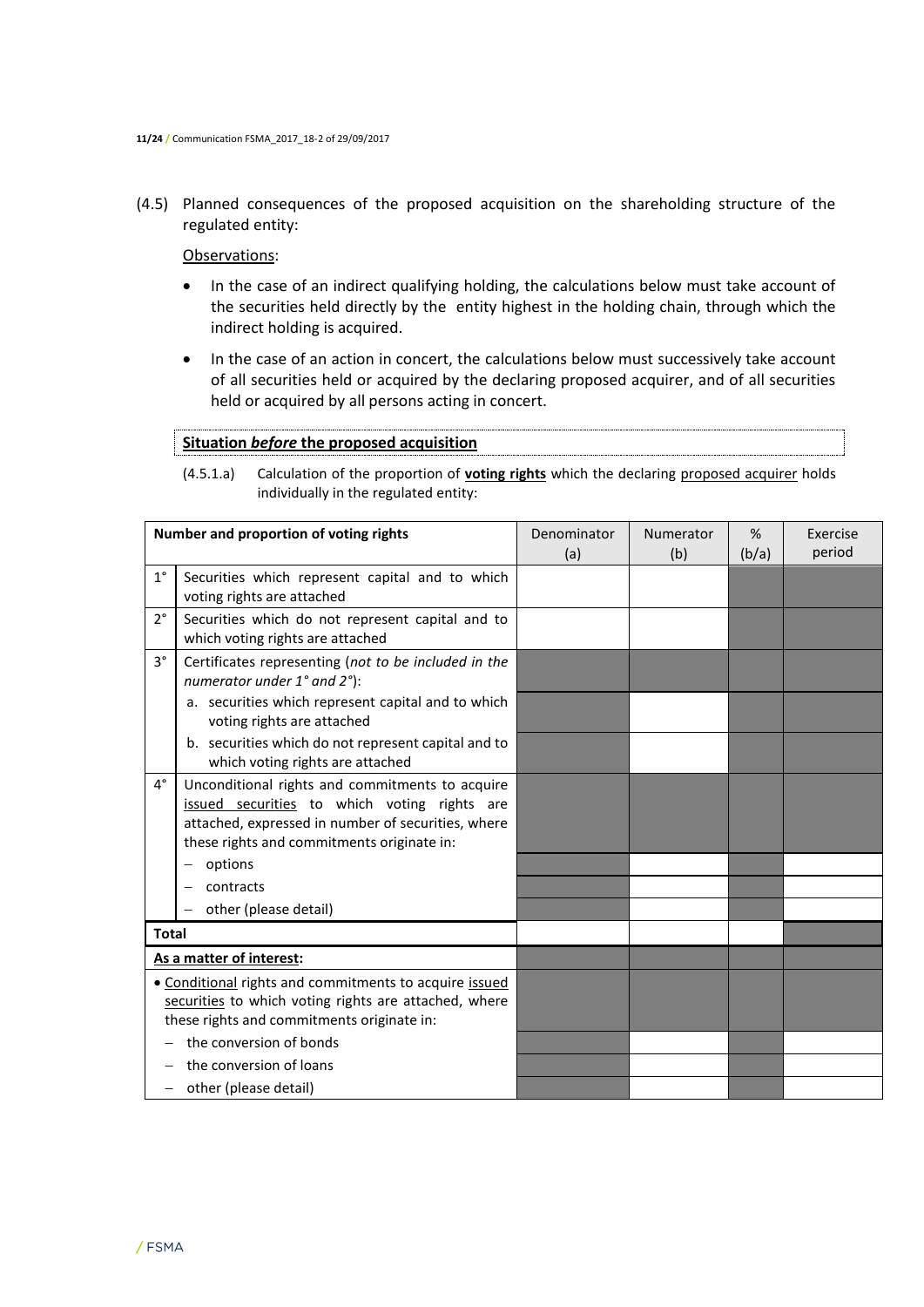| • Rights and commitments to subscribe for securities to<br>be issued and to which voting rights are attached,<br>where these rights and commitments originate in: |  |  |
|-------------------------------------------------------------------------------------------------------------------------------------------------------------------|--|--|
| $-$ the conversion of bonds                                                                                                                                       |  |  |
| $-$ the conversion of loans                                                                                                                                       |  |  |
| $-$ the exercise of warrants                                                                                                                                      |  |  |
| other (please detail)                                                                                                                                             |  |  |

# (4.5.1.b) Calculation of the proportion of all **voting rights** which the declaring proposed acquirer and the other persons with whom it acts in concert hold collectively in the regulated entity:

|                   | Number and proportion of voting rights                                                  | Denominator | Numerator | %     | Exercise |
|-------------------|-----------------------------------------------------------------------------------------|-------------|-----------|-------|----------|
|                   |                                                                                         | (a)         | (b)       | (b/a) | period   |
| $1^{\circ}$       | Securities which represent capital and to which                                         |             |           |       |          |
|                   | voting rights are attached                                                              |             |           |       |          |
| $2^{\circ}$       | Securities which do not represent capital and to                                        |             |           |       |          |
|                   | which voting rights are attached                                                        |             |           |       |          |
| 3°                | Certificates representing (not to be included in the<br>numerator under 1° and 2°):     |             |           |       |          |
|                   | c. securities which represent capital and to which                                      |             |           |       |          |
|                   | voting rights are attached                                                              |             |           |       |          |
|                   | d. securities which do not represent capital and to<br>which voting rights are attached |             |           |       |          |
| $4^{\circ}$       | Unconditional rights and commitments to acquire                                         |             |           |       |          |
|                   | issued securities to which voting rights are                                            |             |           |       |          |
|                   | attached, expressed in number of securities, where                                      |             |           |       |          |
|                   | these rights and commitments originate in:                                              |             |           |       |          |
|                   | options                                                                                 |             |           |       |          |
|                   | contracts                                                                               |             |           |       |          |
|                   | other (please detail)                                                                   |             |           |       |          |
| <b>Total</b>      |                                                                                         |             |           |       |          |
|                   | As a matter of interest:                                                                |             |           |       |          |
|                   | . Conditional rights and commitments to acquire issued                                  |             |           |       |          |
|                   | securities to which voting rights are attached, where                                   |             |           |       |          |
|                   | these rights and commitments originate in:                                              |             |           |       |          |
|                   | the conversion of bonds                                                                 |             |           |       |          |
|                   | the conversion of loans                                                                 |             |           |       |          |
| $\qquad \qquad -$ | other (please detail)                                                                   |             |           |       |          |
|                   | • Rights and commitments to subscribe for securities to                                 |             |           |       |          |
|                   | be issued and to which voting rights are attached,                                      |             |           |       |          |
|                   | where these rights and commitments originate in:                                        |             |           |       |          |
|                   | the conversion of bonds                                                                 |             |           |       |          |
|                   | the conversion of loans                                                                 |             |           |       |          |
|                   | the exercise of warrants                                                                |             |           |       |          |
| -                 | other (please detail)                                                                   |             |           |       |          |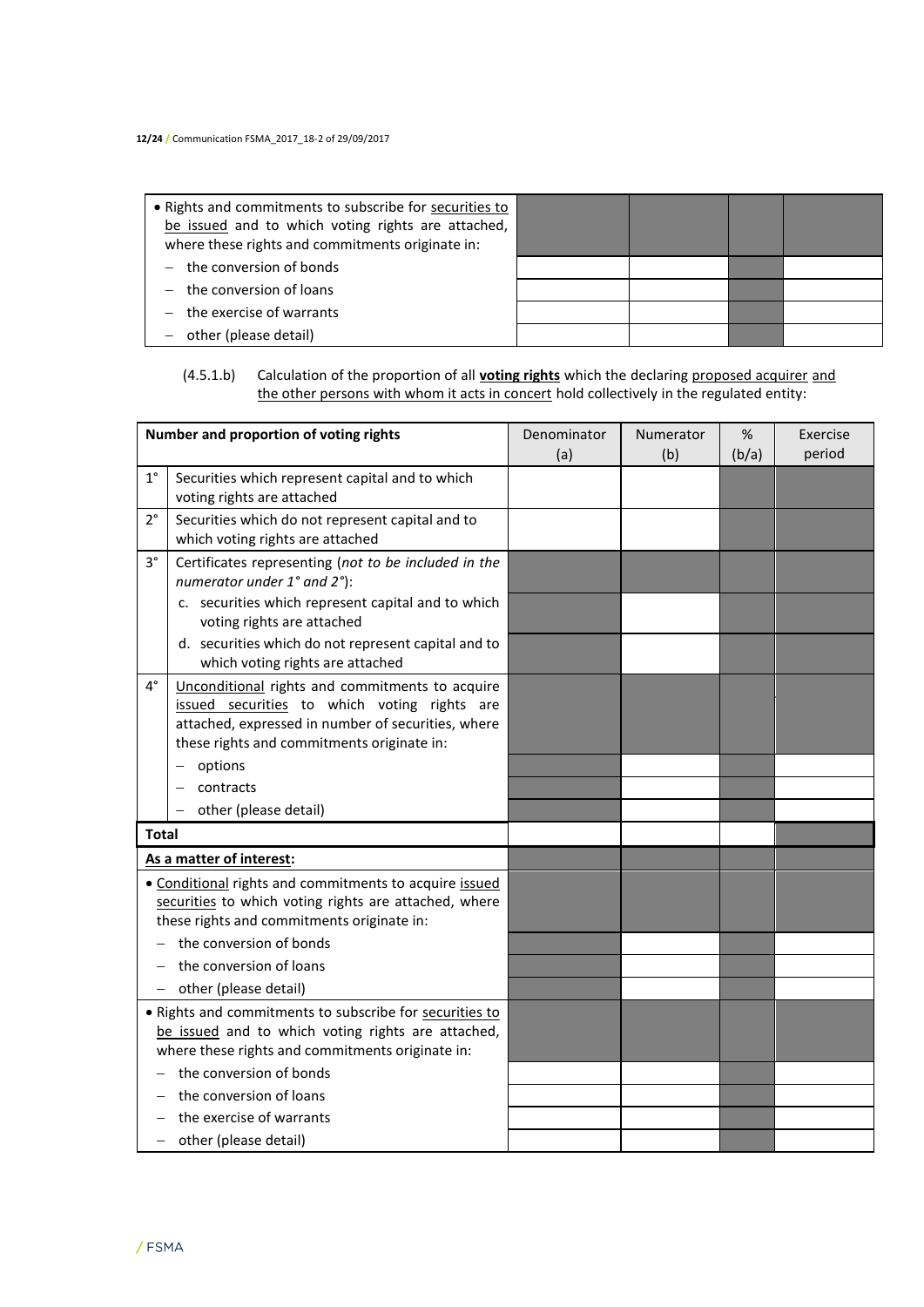(4.5.2.a) Calculation of the **proportion of capital** which the declaring proposed acquirer holds individually in the regulated entity:

|              | Number of securities<br>representing capital<br>and<br>proportion of capital held                                                                                                                                          | Denominator<br>(a) | Numerator<br>(b) | %<br>(b/a) | Exercise<br>period |
|--------------|----------------------------------------------------------------------------------------------------------------------------------------------------------------------------------------------------------------------------|--------------------|------------------|------------|--------------------|
| $1^{\circ}$  | Securities which represent capital and to which<br>voting rights are attached                                                                                                                                              |                    |                  |            |                    |
| $2^{\circ}$  | Securities which represent capital, without voting<br>rights                                                                                                                                                               |                    |                  |            |                    |
| 3°           | Certificates representing (not to be included in the<br>numerator under 1° and 2°):                                                                                                                                        |                    |                  |            |                    |
|              | e. securities which represent capital and to which<br>voting rights are attached                                                                                                                                           |                    |                  |            |                    |
|              | f. securities which represent capital, without<br>voting rights                                                                                                                                                            |                    |                  |            |                    |
| 4°           | Unconditional rights and commitments, expressed<br>in number of securities, to acquire issued securities<br>which represent capital, with or without voting<br>rights, where these rights and commitments<br>originate in: |                    |                  |            |                    |
|              | options                                                                                                                                                                                                                    |                    |                  |            |                    |
|              | contracts                                                                                                                                                                                                                  |                    |                  |            |                    |
|              | other (please detail)                                                                                                                                                                                                      |                    |                  |            |                    |
| <b>Total</b> |                                                                                                                                                                                                                            |                    |                  |            |                    |
|              | As a matter of interest:                                                                                                                                                                                                   |                    |                  |            |                    |
|              | · Conditional rights and commitments to acquire issued<br>securities which represent capital, with or without<br>voting rights, where these rights and commitments<br>originate in:                                        |                    |                  |            |                    |
|              | the conversion of bonds                                                                                                                                                                                                    |                    |                  |            |                    |
|              | the conversion of loans                                                                                                                                                                                                    |                    |                  |            |                    |
|              | - other (please detail)                                                                                                                                                                                                    |                    |                  |            |                    |
|              | . Rights and commitments to subscribe for securities to<br>be issued and which represent capital, with or without<br>voting rights, where these rights and commitments<br>originate in:                                    |                    |                  |            |                    |
|              | the conversion of bonds                                                                                                                                                                                                    |                    |                  |            |                    |
|              | the conversion of loans                                                                                                                                                                                                    |                    |                  |            |                    |
|              | the exercise of warrants                                                                                                                                                                                                   |                    |                  |            |                    |
|              | - other (please detail)                                                                                                                                                                                                    |                    |                  |            |                    |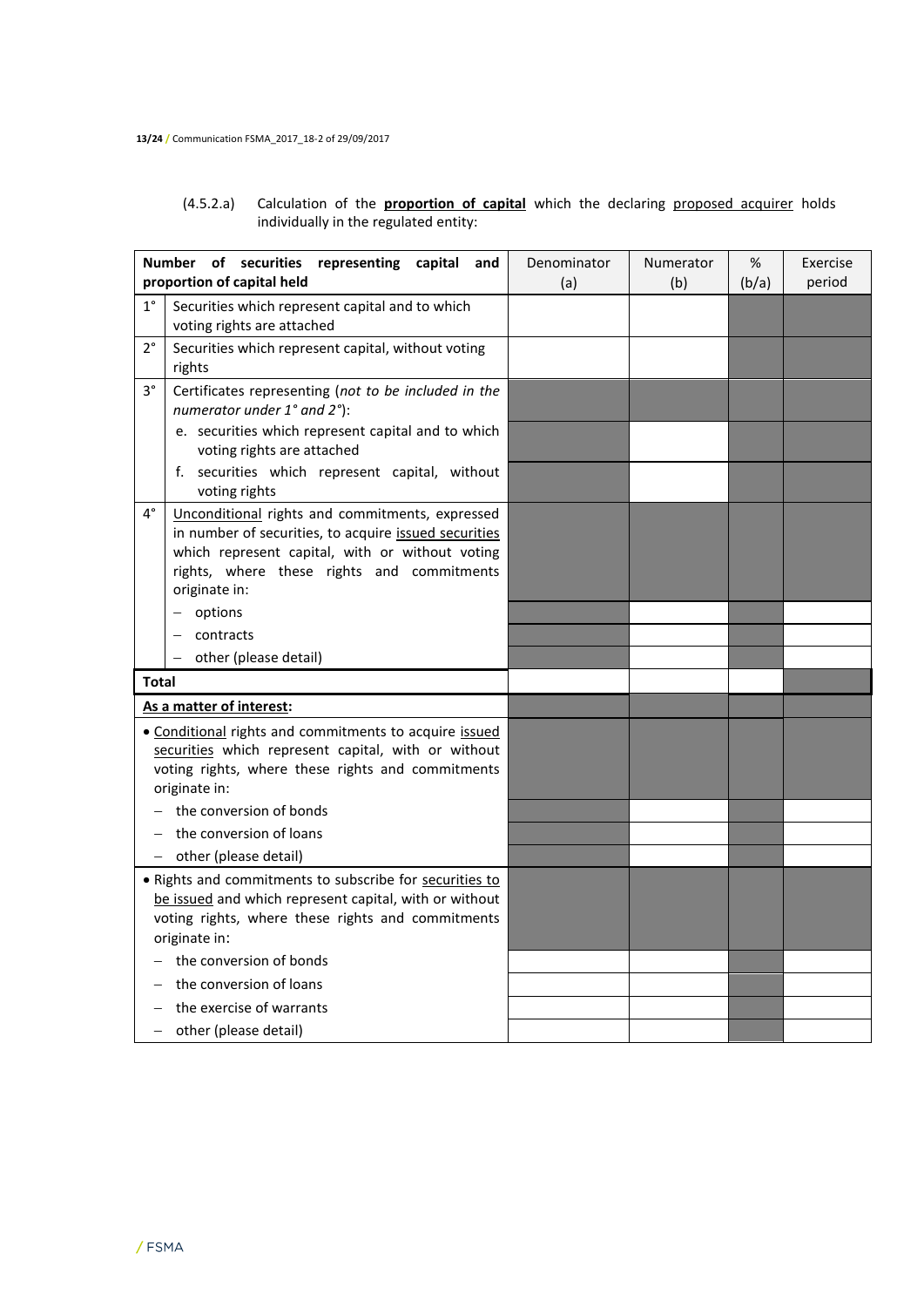#### (4.5.2.b) Calculation of the **overall proportion of capital** which the declaring proposed acquirer and the other persons with whom it acts in concert hold collectively in the regulated entity:

|              | Number of securities representing capital<br>and                                                                                                                                                                           | Denominator | Numerator | %     | Exercise |
|--------------|----------------------------------------------------------------------------------------------------------------------------------------------------------------------------------------------------------------------------|-------------|-----------|-------|----------|
|              | proportion of capital held                                                                                                                                                                                                 | (a)         | (b)       | (b/a) | period   |
| $1^{\circ}$  | Securities which represent capital and to which<br>voting rights are attached                                                                                                                                              |             |           |       |          |
| $2^{\circ}$  | Securities which represent capital, without voting<br>rights                                                                                                                                                               |             |           |       |          |
| 3°           | Certificates representing (not to be included in the<br>numerator under 1° and 2°):                                                                                                                                        |             |           |       |          |
|              | g. securities which represent capital and to which<br>voting rights are attached                                                                                                                                           |             |           |       |          |
|              | h. securities which represent capital, without<br>voting rights                                                                                                                                                            |             |           |       |          |
| 4°           | Unconditional rights and commitments, expressed<br>in number of securities, to acquire issued securities<br>which represent capital, with or without voting<br>rights, where these rights and commitments<br>originate in: |             |           |       |          |
|              | options                                                                                                                                                                                                                    |             |           |       |          |
|              | contracts                                                                                                                                                                                                                  |             |           |       |          |
|              | other (please detail)                                                                                                                                                                                                      |             |           |       |          |
| <b>Total</b> |                                                                                                                                                                                                                            |             |           |       |          |
|              | As a matter of interest:                                                                                                                                                                                                   |             |           |       |          |
|              | • Conditional rights and commitments to acquire issued<br>securities which represent capital, with or without<br>voting rights, where these rights and commitments<br>originate in:                                        |             |           |       |          |
|              | the conversion of bonds                                                                                                                                                                                                    |             |           |       |          |
|              | the conversion of loans                                                                                                                                                                                                    |             |           |       |          |
|              | other (please detail)                                                                                                                                                                                                      |             |           |       |          |
|              | . Rights and commitments to subscribe for securities to<br>be issued and which represent capital, with or without<br>voting rights, where these rights and commitments<br>originate in:                                    |             |           |       |          |
|              | the conversion of bonds                                                                                                                                                                                                    |             |           |       |          |
|              | the conversion of loans                                                                                                                                                                                                    |             |           |       |          |
|              | the exercise of warrants                                                                                                                                                                                                   |             |           |       |          |
|              | other (please detail)                                                                                                                                                                                                      |             |           |       |          |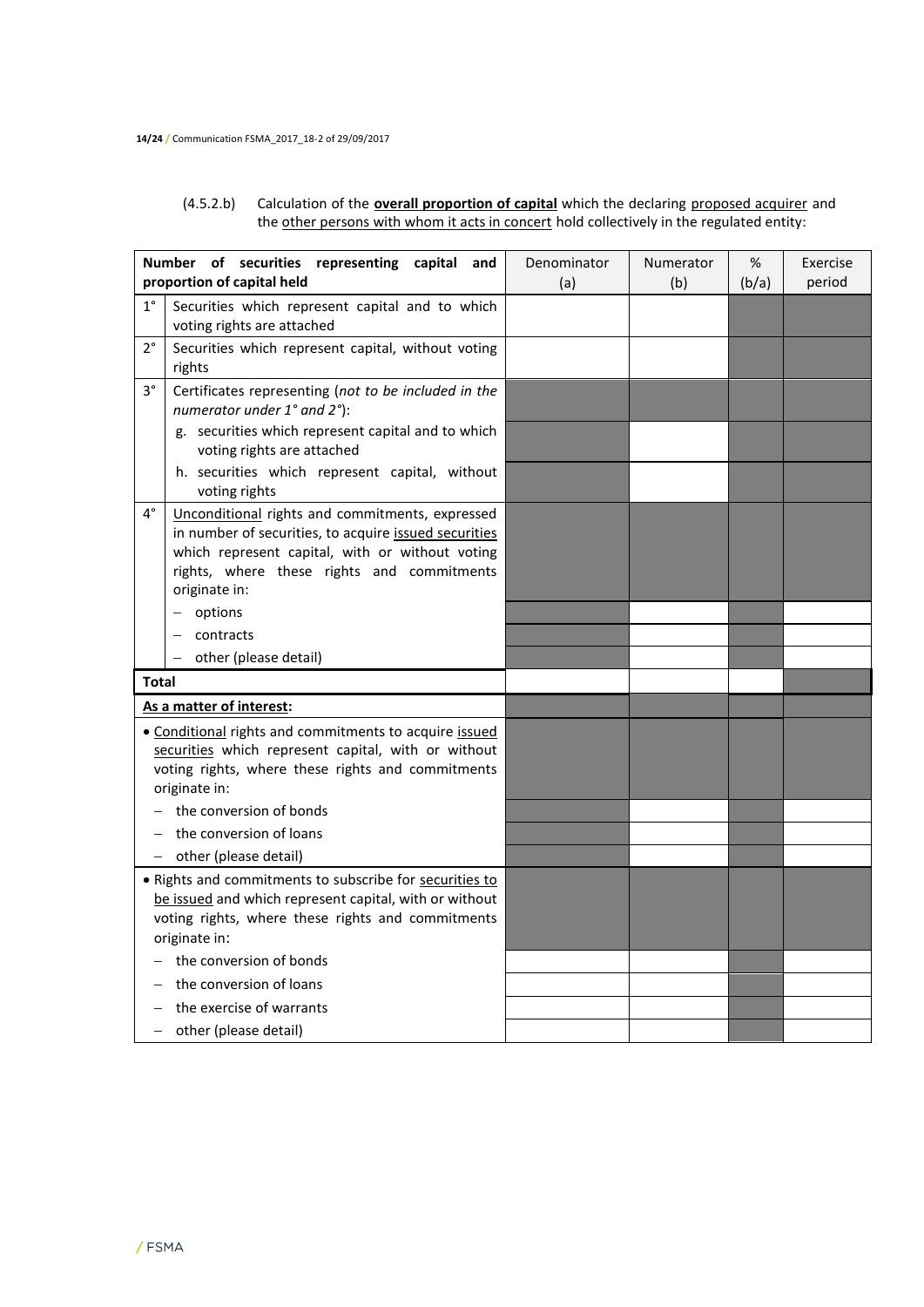#### **Aim of the proposed acquisition**

(4.5.3) Number and type of shares (ordinary, other) to be acquired in the target entity:

|                                                                                    | Number of shares | Type of shares | Transaction<br>price |
|------------------------------------------------------------------------------------|------------------|----------------|----------------------|
| by the declaring proposed acquirer                                                 |                  |                |                      |
| by the declaring proposed acquirer and<br>all persons with whom it acts in concert |                  |                |                      |

## **Situation** *after* **the proposed acquisition**

(4.5.4.a) Calculation of the proportion of **voting rights** which the declaring proposed acquirer would hold individually in the regulated entity:

|                   | Number and proportion of voting rights                                                                                                                                                              | Denominator | Numerator | %     | Exercise |
|-------------------|-----------------------------------------------------------------------------------------------------------------------------------------------------------------------------------------------------|-------------|-----------|-------|----------|
|                   |                                                                                                                                                                                                     | (a)         | (b)       | (b/a) | period   |
| $1^{\circ}$       | Securities which represent capital and to which<br>voting rights are attached                                                                                                                       |             |           |       |          |
| $2^{\circ}$       | Securities which do not represent capital and to<br>which voting rights are attached                                                                                                                |             |           |       |          |
| $3^{\circ}$       | Certificates representing (not to be included in the<br>numerator under 1° and 2°):                                                                                                                 |             |           |       |          |
|                   | securities which represent capital and to which<br>voting rights are attached                                                                                                                       |             |           |       |          |
|                   | securities which do not represent capital and to<br>j.<br>which voting rights are attached                                                                                                          |             |           |       |          |
| $4^{\circ}$       | Unconditional rights and commitments to acquire<br>issued securities to which voting rights are<br>attached, expressed in number of securities, where<br>these rights and commitments originate in: |             |           |       |          |
|                   | options                                                                                                                                                                                             |             |           |       |          |
|                   | contracts                                                                                                                                                                                           |             |           |       |          |
|                   | other (please detail)                                                                                                                                                                               |             |           |       |          |
| <b>Total</b>      |                                                                                                                                                                                                     |             |           |       |          |
|                   | As a matter of interest:                                                                                                                                                                            |             |           |       |          |
|                   | . Conditional rights and commitments to acquire issued<br>securities to which voting rights are attached, where<br>these rights and commitments originate in:                                       |             |           |       |          |
|                   | the conversion of bonds                                                                                                                                                                             |             |           |       |          |
|                   | the conversion of loans                                                                                                                                                                             |             |           |       |          |
| $\qquad \qquad -$ | other (please detail)                                                                                                                                                                               |             |           |       |          |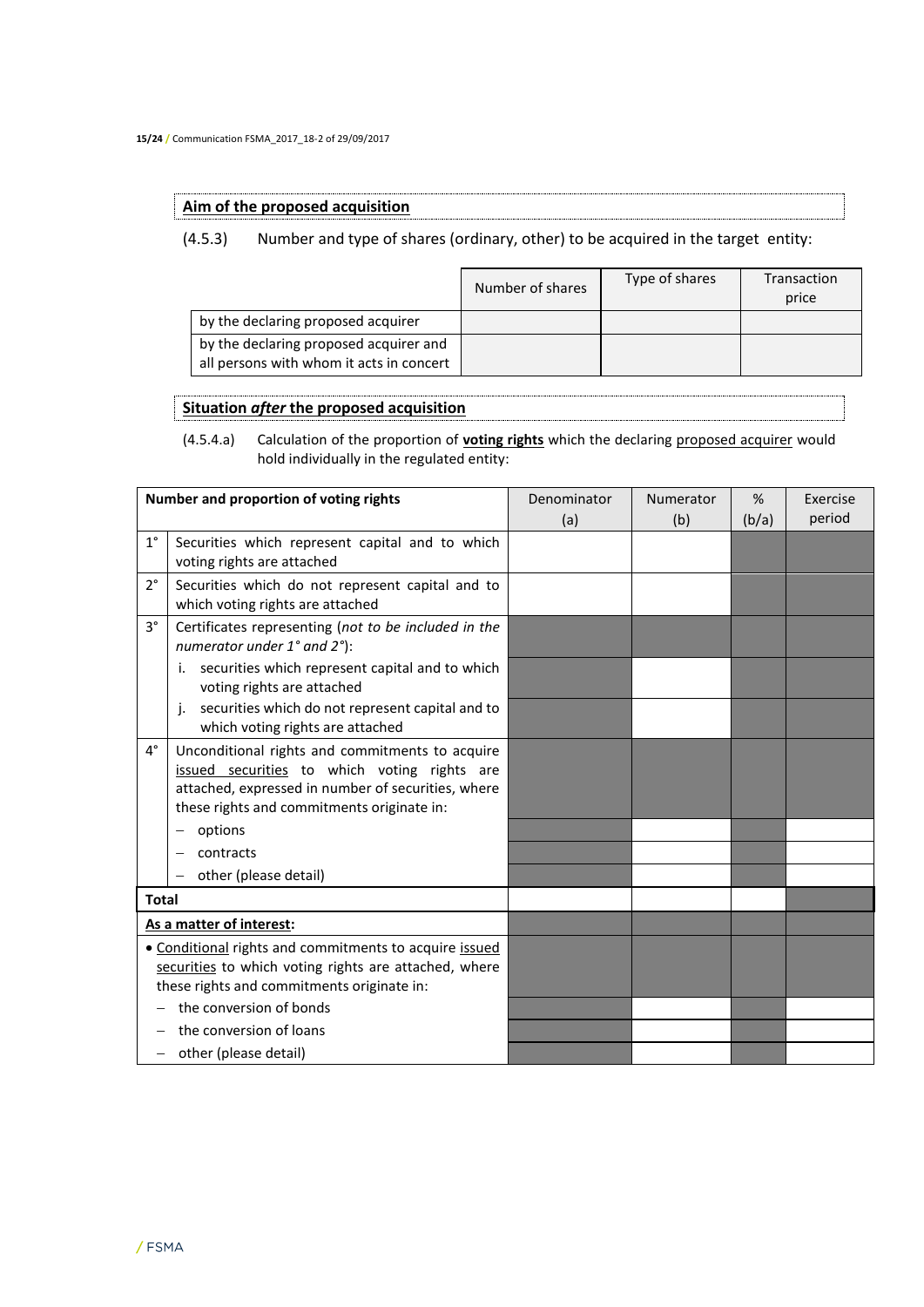| • Rights and commitments to subscribe for securities to<br>be issued and to which voting rights are attached,<br>where these rights and commitments originate in: |  |  |
|-------------------------------------------------------------------------------------------------------------------------------------------------------------------|--|--|
| $-$ the conversion of bonds                                                                                                                                       |  |  |
| $-$ the conversion of loans                                                                                                                                       |  |  |
| $-$ the exercise of warrants                                                                                                                                      |  |  |
| other (please detail)                                                                                                                                             |  |  |

#### (4.5.4.b) Calculation of the proportion of all **voting rights** which the declaring proposed acquirer and the other persons with whom it acts in concert would hold collectively in the regulated entity:

| Number and proportion of voting rights                                                                                                                            |                                                                                                                                                                                                     | Denominator<br>(a) | Numerator<br>(b) | $\%$<br>(b/a) | Exercise<br>period |
|-------------------------------------------------------------------------------------------------------------------------------------------------------------------|-----------------------------------------------------------------------------------------------------------------------------------------------------------------------------------------------------|--------------------|------------------|---------------|--------------------|
| $1^{\circ}$                                                                                                                                                       | Securities which represent capital and to which<br>voting rights are attached                                                                                                                       |                    |                  |               |                    |
| $2^{\circ}$                                                                                                                                                       | Securities which do not represent capital and to<br>which voting rights are attached                                                                                                                |                    |                  |               |                    |
| $3^{\circ}$                                                                                                                                                       | Certificates representing (not to be included in the<br>numerator under 1° and 2°):                                                                                                                 |                    |                  |               |                    |
|                                                                                                                                                                   | k. securities which represent capital and to which<br>voting rights are attached                                                                                                                    |                    |                  |               |                    |
|                                                                                                                                                                   | securities which do not represent capital and to<br>Ι.<br>which voting rights are attached                                                                                                          |                    |                  |               |                    |
| 4°                                                                                                                                                                | Unconditional rights and commitments to acquire<br>issued securities to which voting rights are<br>attached, expressed in number of securities, where<br>these rights and commitments originate in: |                    |                  |               |                    |
|                                                                                                                                                                   | options                                                                                                                                                                                             |                    |                  |               |                    |
|                                                                                                                                                                   | contracts                                                                                                                                                                                           |                    |                  |               |                    |
|                                                                                                                                                                   | other (please detail)                                                                                                                                                                               |                    |                  |               |                    |
| <b>Total</b>                                                                                                                                                      |                                                                                                                                                                                                     |                    |                  |               |                    |
|                                                                                                                                                                   | As a matter of interest:                                                                                                                                                                            |                    |                  |               |                    |
| • Conditional rights and commitments to acquire issued<br>securities to which voting rights are attached, where<br>these rights and commitments originate in:     |                                                                                                                                                                                                     |                    |                  |               |                    |
| the conversion of bonds                                                                                                                                           |                                                                                                                                                                                                     |                    |                  |               |                    |
| the conversion of loans                                                                                                                                           |                                                                                                                                                                                                     |                    |                  |               |                    |
| $-$ other (please detail)                                                                                                                                         |                                                                                                                                                                                                     |                    |                  |               |                    |
| · Rights and commitments to subscribe for securities to<br>be issued and to which voting rights are attached,<br>where these rights and commitments originate in: |                                                                                                                                                                                                     |                    |                  |               |                    |
|                                                                                                                                                                   | the conversion of bonds                                                                                                                                                                             |                    |                  |               |                    |
|                                                                                                                                                                   | the conversion of loans                                                                                                                                                                             |                    |                  |               |                    |
|                                                                                                                                                                   | the exercise of warrants                                                                                                                                                                            |                    |                  |               |                    |
|                                                                                                                                                                   | other (please detail)                                                                                                                                                                               |                    |                  |               |                    |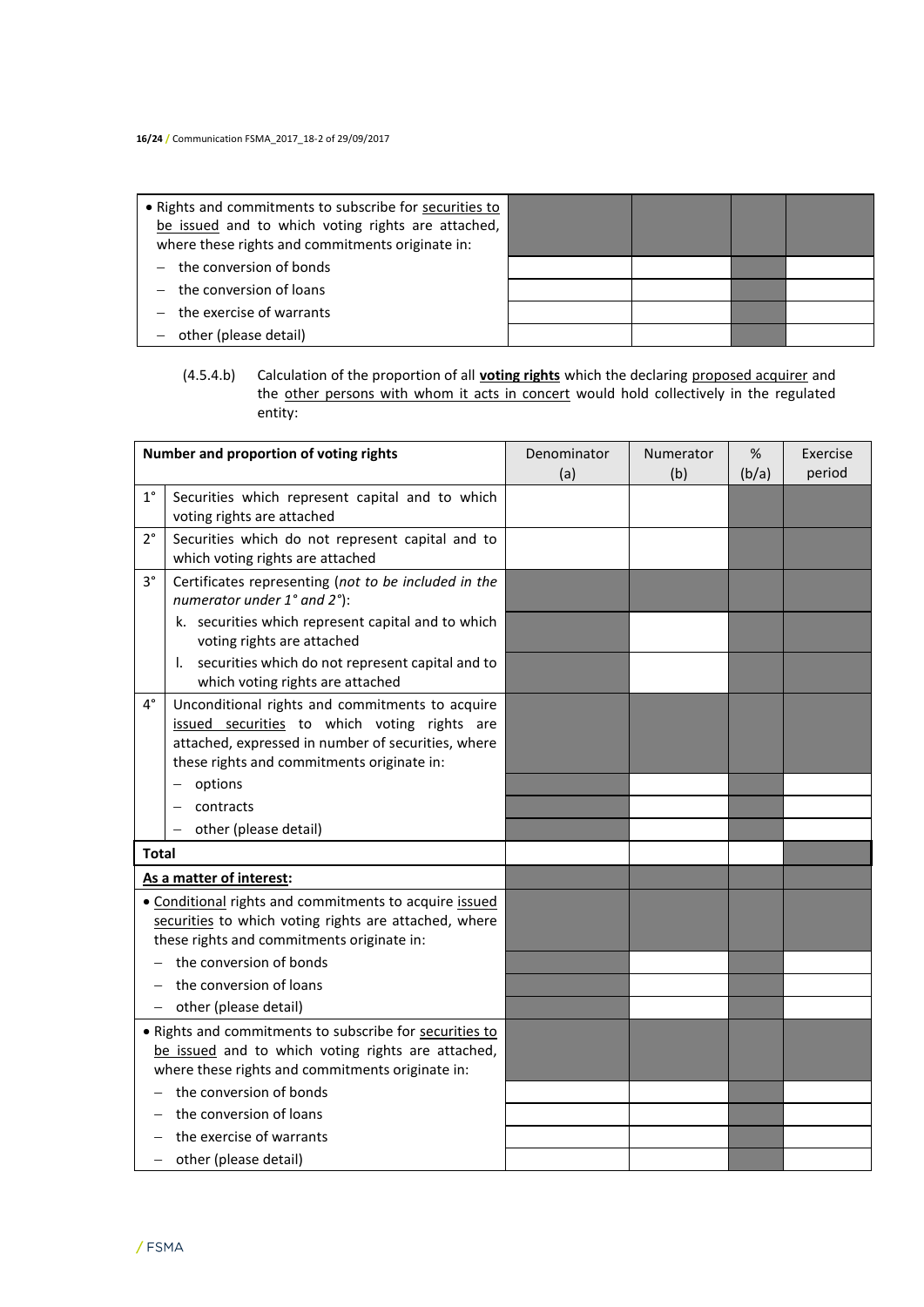# (4.5.5.a) Calculation of the **proportion of capital** which the declaring proposed acquirer would hold individually in the regulated entity:

| proportion of capital held<br>period<br>(a)<br>(b)<br>(b/a)<br>$1^{\circ}$<br>Securities which represent capital and to which<br>voting rights are attached<br>$2^{\circ}$<br>Securities which represent capital, without voting<br>rights<br>3°<br>Certificates representing (not to be included in the<br>numerator under 1° and 2°):<br>m. securities which represent capital and to which<br>voting rights are attached<br>n. securities which represent capital, without<br>voting rights<br>4°<br>Unconditional rights and commitments, expressed<br>in number of securities, to acquire issued securities<br>which represent capital, with or without voting<br>rights, where these rights and commitments<br>originate in:<br>options<br>contracts<br>other (please detail)<br>-<br><b>Total</b><br>As a matter of interest:<br>• Conditional rights and commitments to acquire issued<br>securities which represent capital, with or without<br>voting rights, where these rights and commitments<br>originate in:<br>the conversion of bonds<br>the conversion of loans<br>other (please detail)<br>. Rights and commitments to subscribe for securities to<br>be issued and which represent capital, with or without<br>voting rights, where these rights and commitments<br>originate in:<br>the conversion of bonds<br>the conversion of loans<br>the exercise of warrants<br>other (please detail) | Number of securities<br>representing<br>capital<br>and |  | Denominator | Numerator | % | Exercise |
|------------------------------------------------------------------------------------------------------------------------------------------------------------------------------------------------------------------------------------------------------------------------------------------------------------------------------------------------------------------------------------------------------------------------------------------------------------------------------------------------------------------------------------------------------------------------------------------------------------------------------------------------------------------------------------------------------------------------------------------------------------------------------------------------------------------------------------------------------------------------------------------------------------------------------------------------------------------------------------------------------------------------------------------------------------------------------------------------------------------------------------------------------------------------------------------------------------------------------------------------------------------------------------------------------------------------------------------------------------------------------------------------------------------|--------------------------------------------------------|--|-------------|-----------|---|----------|
|                                                                                                                                                                                                                                                                                                                                                                                                                                                                                                                                                                                                                                                                                                                                                                                                                                                                                                                                                                                                                                                                                                                                                                                                                                                                                                                                                                                                                  |                                                        |  |             |           |   |          |
|                                                                                                                                                                                                                                                                                                                                                                                                                                                                                                                                                                                                                                                                                                                                                                                                                                                                                                                                                                                                                                                                                                                                                                                                                                                                                                                                                                                                                  |                                                        |  |             |           |   |          |
|                                                                                                                                                                                                                                                                                                                                                                                                                                                                                                                                                                                                                                                                                                                                                                                                                                                                                                                                                                                                                                                                                                                                                                                                                                                                                                                                                                                                                  |                                                        |  |             |           |   |          |
|                                                                                                                                                                                                                                                                                                                                                                                                                                                                                                                                                                                                                                                                                                                                                                                                                                                                                                                                                                                                                                                                                                                                                                                                                                                                                                                                                                                                                  |                                                        |  |             |           |   |          |
|                                                                                                                                                                                                                                                                                                                                                                                                                                                                                                                                                                                                                                                                                                                                                                                                                                                                                                                                                                                                                                                                                                                                                                                                                                                                                                                                                                                                                  |                                                        |  |             |           |   |          |
|                                                                                                                                                                                                                                                                                                                                                                                                                                                                                                                                                                                                                                                                                                                                                                                                                                                                                                                                                                                                                                                                                                                                                                                                                                                                                                                                                                                                                  |                                                        |  |             |           |   |          |
|                                                                                                                                                                                                                                                                                                                                                                                                                                                                                                                                                                                                                                                                                                                                                                                                                                                                                                                                                                                                                                                                                                                                                                                                                                                                                                                                                                                                                  |                                                        |  |             |           |   |          |
|                                                                                                                                                                                                                                                                                                                                                                                                                                                                                                                                                                                                                                                                                                                                                                                                                                                                                                                                                                                                                                                                                                                                                                                                                                                                                                                                                                                                                  |                                                        |  |             |           |   |          |
|                                                                                                                                                                                                                                                                                                                                                                                                                                                                                                                                                                                                                                                                                                                                                                                                                                                                                                                                                                                                                                                                                                                                                                                                                                                                                                                                                                                                                  |                                                        |  |             |           |   |          |
|                                                                                                                                                                                                                                                                                                                                                                                                                                                                                                                                                                                                                                                                                                                                                                                                                                                                                                                                                                                                                                                                                                                                                                                                                                                                                                                                                                                                                  |                                                        |  |             |           |   |          |
|                                                                                                                                                                                                                                                                                                                                                                                                                                                                                                                                                                                                                                                                                                                                                                                                                                                                                                                                                                                                                                                                                                                                                                                                                                                                                                                                                                                                                  |                                                        |  |             |           |   |          |
|                                                                                                                                                                                                                                                                                                                                                                                                                                                                                                                                                                                                                                                                                                                                                                                                                                                                                                                                                                                                                                                                                                                                                                                                                                                                                                                                                                                                                  |                                                        |  |             |           |   |          |
|                                                                                                                                                                                                                                                                                                                                                                                                                                                                                                                                                                                                                                                                                                                                                                                                                                                                                                                                                                                                                                                                                                                                                                                                                                                                                                                                                                                                                  |                                                        |  |             |           |   |          |
|                                                                                                                                                                                                                                                                                                                                                                                                                                                                                                                                                                                                                                                                                                                                                                                                                                                                                                                                                                                                                                                                                                                                                                                                                                                                                                                                                                                                                  |                                                        |  |             |           |   |          |
|                                                                                                                                                                                                                                                                                                                                                                                                                                                                                                                                                                                                                                                                                                                                                                                                                                                                                                                                                                                                                                                                                                                                                                                                                                                                                                                                                                                                                  |                                                        |  |             |           |   |          |
|                                                                                                                                                                                                                                                                                                                                                                                                                                                                                                                                                                                                                                                                                                                                                                                                                                                                                                                                                                                                                                                                                                                                                                                                                                                                                                                                                                                                                  |                                                        |  |             |           |   |          |
|                                                                                                                                                                                                                                                                                                                                                                                                                                                                                                                                                                                                                                                                                                                                                                                                                                                                                                                                                                                                                                                                                                                                                                                                                                                                                                                                                                                                                  |                                                        |  |             |           |   |          |
|                                                                                                                                                                                                                                                                                                                                                                                                                                                                                                                                                                                                                                                                                                                                                                                                                                                                                                                                                                                                                                                                                                                                                                                                                                                                                                                                                                                                                  |                                                        |  |             |           |   |          |
|                                                                                                                                                                                                                                                                                                                                                                                                                                                                                                                                                                                                                                                                                                                                                                                                                                                                                                                                                                                                                                                                                                                                                                                                                                                                                                                                                                                                                  |                                                        |  |             |           |   |          |
|                                                                                                                                                                                                                                                                                                                                                                                                                                                                                                                                                                                                                                                                                                                                                                                                                                                                                                                                                                                                                                                                                                                                                                                                                                                                                                                                                                                                                  |                                                        |  |             |           |   |          |
|                                                                                                                                                                                                                                                                                                                                                                                                                                                                                                                                                                                                                                                                                                                                                                                                                                                                                                                                                                                                                                                                                                                                                                                                                                                                                                                                                                                                                  |                                                        |  |             |           |   |          |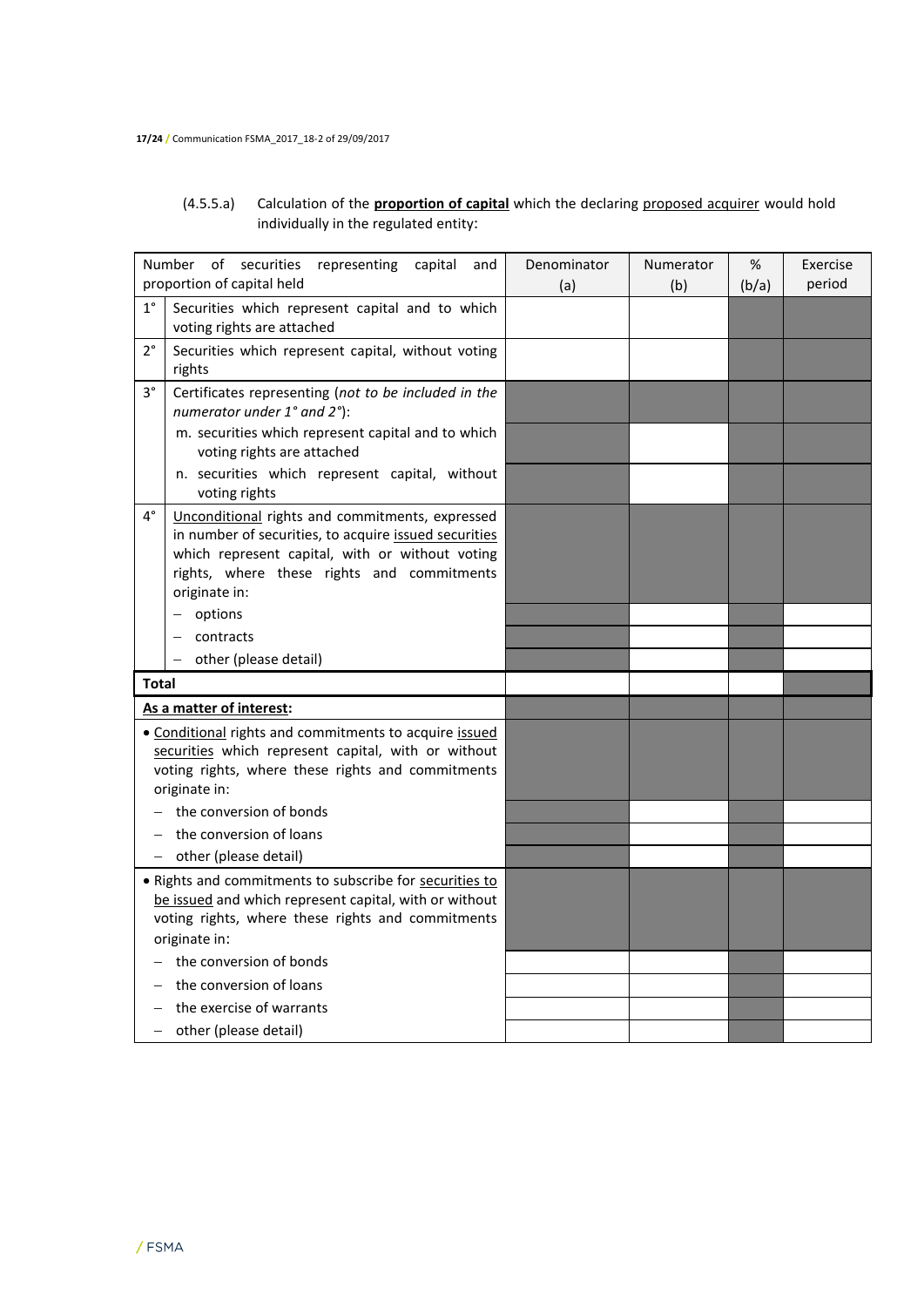#### (4.5.5.b) Calculation of the **overall proportion of capital** which the declaring proposed acquirer and the other persons with whom it acts in concert would hold collectively in the regulated entity:

| Number of securities representing capital<br>and                                                                                                                                        |                                                                                                                                                                                                                            | Denominator | Numerator | %     | Exercise |
|-----------------------------------------------------------------------------------------------------------------------------------------------------------------------------------------|----------------------------------------------------------------------------------------------------------------------------------------------------------------------------------------------------------------------------|-------------|-----------|-------|----------|
|                                                                                                                                                                                         | proportion of capital held                                                                                                                                                                                                 | (a)         | (b)       | (b/a) | period   |
| $1^{\circ}$                                                                                                                                                                             | Securities which represent capital and to which<br>voting rights are attached                                                                                                                                              |             |           |       |          |
| $2^{\circ}$                                                                                                                                                                             | Securities which represent capital, without voting<br>rights                                                                                                                                                               |             |           |       |          |
| 3°                                                                                                                                                                                      | Certificates representing (not to be included in the<br>numerator under 1° and 2°):                                                                                                                                        |             |           |       |          |
|                                                                                                                                                                                         | o. securities which represent capital and to which<br>voting rights are attached                                                                                                                                           |             |           |       |          |
|                                                                                                                                                                                         | p. securities which represent capital, without<br>voting rights                                                                                                                                                            |             |           |       |          |
| 4°                                                                                                                                                                                      | Unconditional rights and commitments, expressed<br>in number of securities, to acquire issued securities<br>which represent capital, with or without voting<br>rights, where these rights and commitments<br>originate in: |             |           |       |          |
|                                                                                                                                                                                         | options                                                                                                                                                                                                                    |             |           |       |          |
|                                                                                                                                                                                         | contracts                                                                                                                                                                                                                  |             |           |       |          |
|                                                                                                                                                                                         | other (please detail)                                                                                                                                                                                                      |             |           |       |          |
| Total                                                                                                                                                                                   |                                                                                                                                                                                                                            |             |           |       |          |
|                                                                                                                                                                                         | As a matter of interest:                                                                                                                                                                                                   |             |           |       |          |
| · Conditional rights and commitments to acquire issued<br>securities which represent capital, with or without<br>voting rights, where these rights and commitments<br>originate in:     |                                                                                                                                                                                                                            |             |           |       |          |
|                                                                                                                                                                                         | the conversion of bonds                                                                                                                                                                                                    |             |           |       |          |
| the conversion of loans                                                                                                                                                                 |                                                                                                                                                                                                                            |             |           |       |          |
|                                                                                                                                                                                         | other (please detail)                                                                                                                                                                                                      |             |           |       |          |
| . Rights and commitments to subscribe for securities to<br>be issued and which represent capital, with or without<br>voting rights, where these rights and commitments<br>originate in: |                                                                                                                                                                                                                            |             |           |       |          |
| the conversion of bonds                                                                                                                                                                 |                                                                                                                                                                                                                            |             |           |       |          |
| the conversion of loans                                                                                                                                                                 |                                                                                                                                                                                                                            |             |           |       |          |
| the exercise of warrants                                                                                                                                                                |                                                                                                                                                                                                                            |             |           |       |          |
| - other (please detail)                                                                                                                                                                 |                                                                                                                                                                                                                            |             |           |       |          |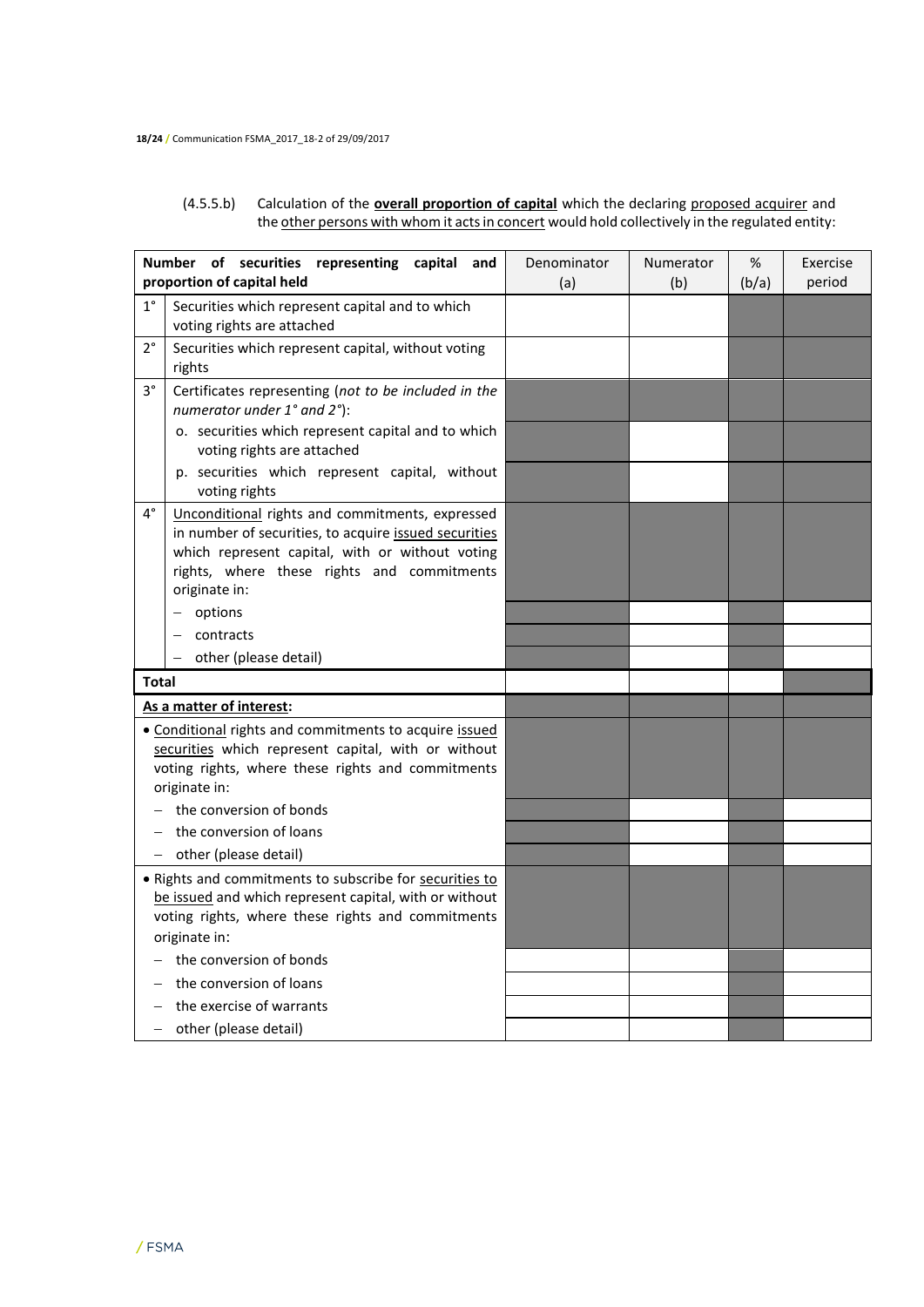# **5. Information on the financing of the acquisition**

- (5.1) A detailed description of the origin of the private financial resources used to finance the acquisition, a statement that this description is correct and honest, and the related probative documents are enclosed with this form.
	- **O** Yes: Annex no. …
- (5.2) Is the proposed acquirer planning to sell, in the short term, assets belonging to it or to the target regulated entity in order to finance the proposed acquisition?
	- **O** No
	- **O** Yes:

in this case, information on the characteristics of the assets to be sold, on their pricing, and on the envisaged conditions of the sale  $-$  including the time limit  $-$  is enclosed with this form:

- **O** Yes: Annex no. …
- (5.3) Relevant and detailed information on the means and network that would be used to transfer the funds (including on the availability of the resources to be used to finance the acquisition and on the financial arrangements) is enclosed with this form:
	- **O** Yes: Annex no. …
- (5.4) Information on the proposed acquirer's access to capital sources and financial markets, as well as on recourse to financial markets to finance the proposed acquisition is enclosed with this form:
	- **O** Yes: Annex no. …
- (5.5) Information on the use of funds borrowed from the banking system (possibly through financial instruments to be issued) to finance the proposed acquisition is enclosed with this form:
	- **O** Yes: Annex no. …
- (5.6) Information on any kind of financial relationship established with other shareholders of the target regulated entity in order to finance the acquisition (maturities, terms, pledges and guarantees) is enclosed with this form:
	- **O** Yes: Annex no. …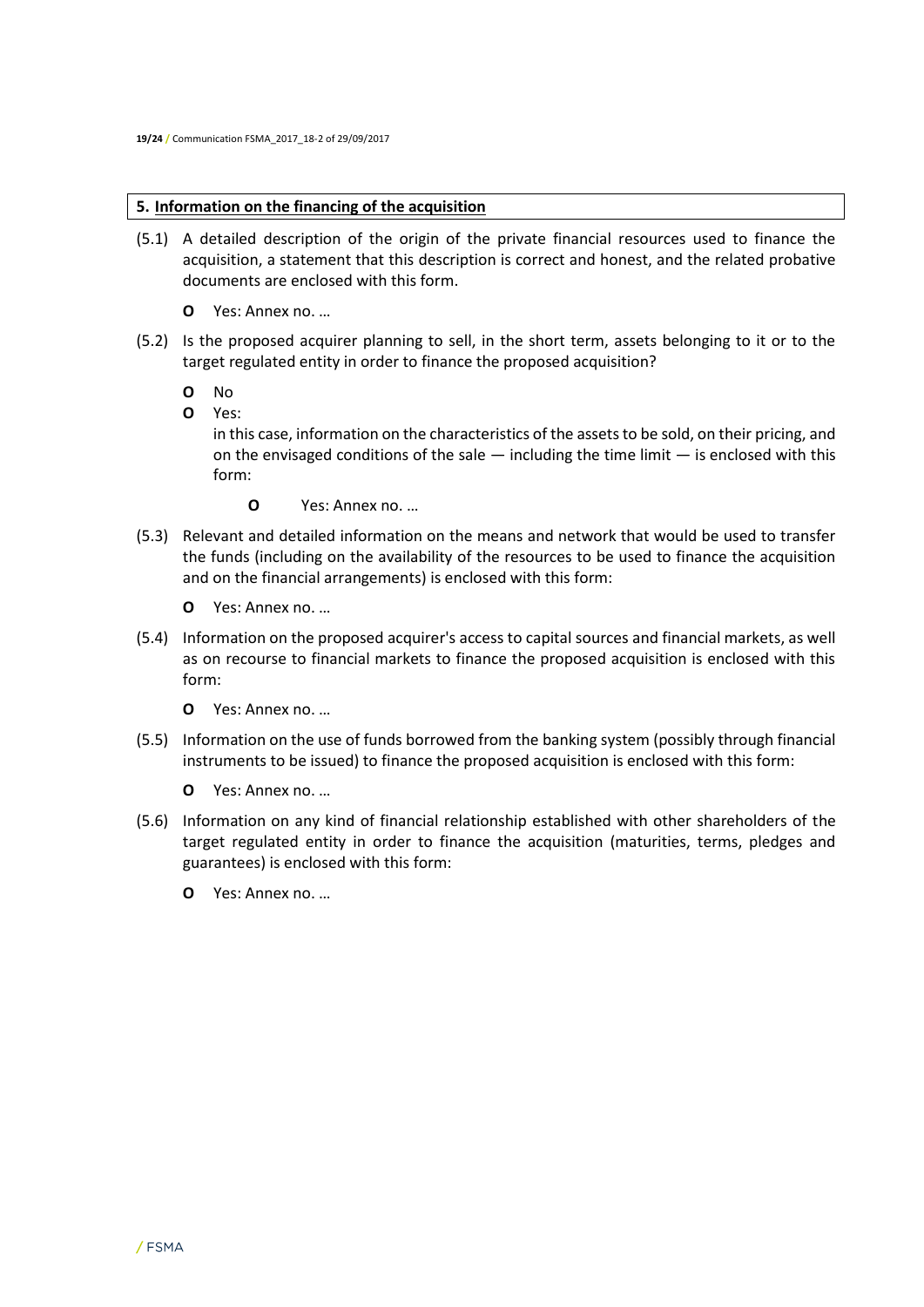#### **Part II A**

## **Additional information requirements – Change in control or crossing of the threshold of 50%**

A business plan meeting the specifications below is enclosed with this form:

**O** Yes: Annex no. …

#### Specifications for the business plan to be enclosed with this form

If there is a "change in control" in the target entity or if the threshold of 50% of capital or voting rights is crossed, the proposed acquirer must submit a **business plan<sup>7</sup>** . This business plan must provide information on the contemplated strategic development plan relating to the acquisition, provide prospective data, and give details on the main changes envisaged by the proposed acquirer in the target entity:

- I. A strategic development plan indicating, in general terms, the main goals of the acquisition and the main ways for reaching these, including:
	- (a) the rationale for the acquisition;
	- (b) the medium-term financial goals (return on equity, cost-benefit ratio, earnings per share);
	- (c) the main synergies to be pursued with the target entity;
	- (d) the possible redirection of activities, products or targeted customers, and the possible reallocations of funds/resources anticipated within the target entity;
	- (e) the general arrangements for taking over and integrating the target entity into the group structure of the acquirer<sup>8</sup>. In this respect, the business plan must include a description of the main synergies to be pursued with other companies in the group and the policies governing intra-group relations.
- II. Estimated financial statements of the target entity, on both solo and consolidated bases, for a period of 3 years. These estimated statements must include:
	- (a) a forecast balance sheet and profit and loss account;
	- (b) a forecast of prudential ratios;
	- (c) information on the level of risk exposure (including of credit, market and operational risks);
	- (d) a forecast of provisional intra-group operations.

 $\overline{\phantom{a}}$ 

 $7$  Under some circumstances, like in the case of acquisitions by means of a public offer, the acquirer may encounter difficulties in obtaining information which is needed to establish a full business plan. In this case, the acquirer shall indicate these difficulties to the supervisory authority of the target entity and point out the aspects of its business plan that might be modified in the near term.

<sup>&</sup>lt;sup>8</sup> For institutions supervised in the EEA, information about the group structure of the acquirer can be reduced to information about the parts of its group structure which would be affected by the transaction (for example about the retail department if the acquisition involves an entity that only carries on retail activities).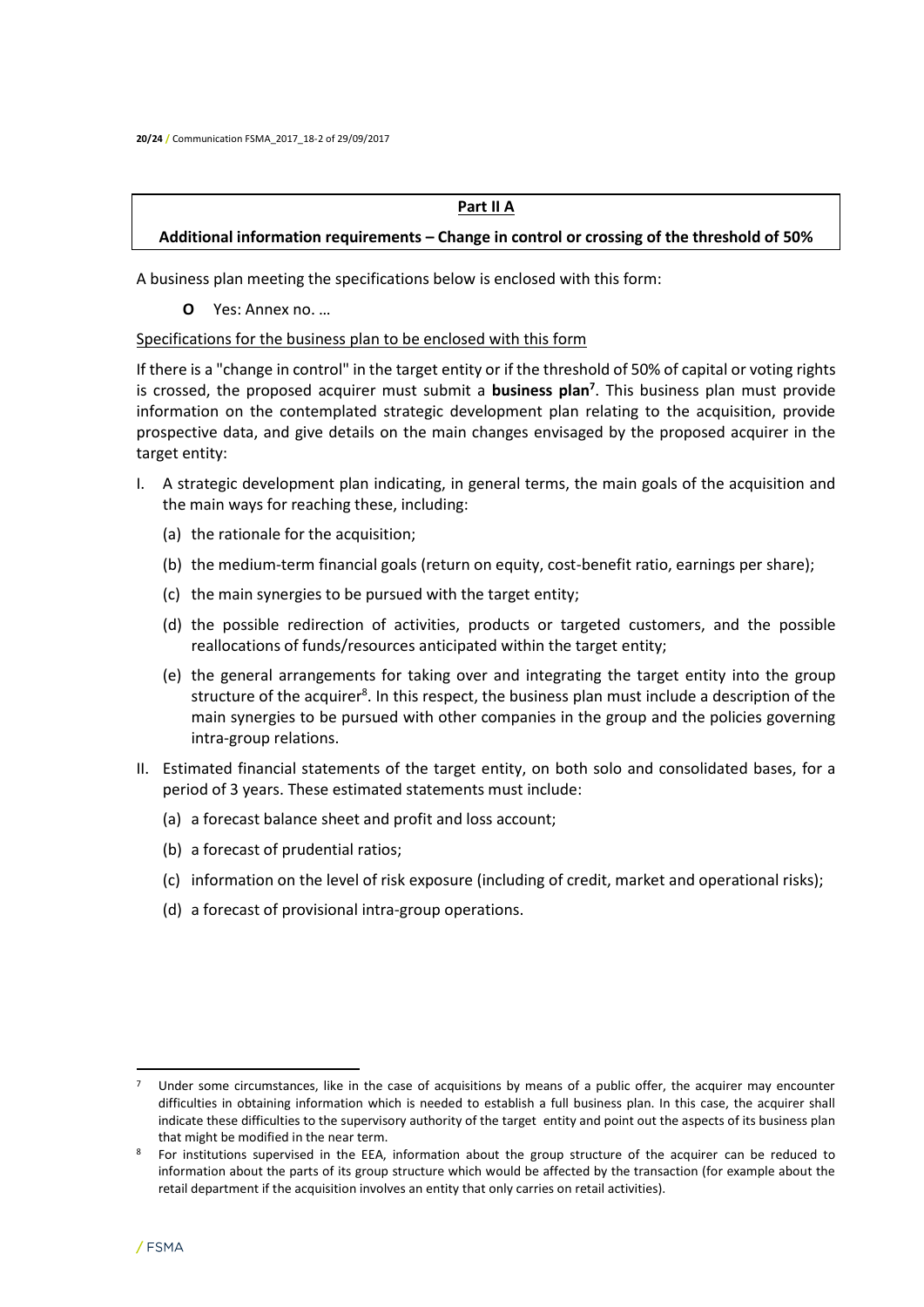- III. The impact of the acquisition on the corporate governance and general organisational structure of the target entity, including the impact on:
	- (a) the composition<sup>9</sup> and duties of the board of directors and of the main committees created by the decision-taking body (management committee, risk committee, audit committee, and any other committee);
	- (b) the administrative and accounting procedures and the internal controls: main changes in procedures and systems related to accounting, audit, internal control and compliance, including anti-money laundering and appointment to key functions (auditor, internal controller, compliance officer);
	- (c) the overall IT architecture: the proposed acquirer must indicate, among other things, any changes in the sub-contracting policy, data flowcharts, in-house and external software used, and essential data and systems security procedures and tools (e.g. backups, continuity plan, audit trails);
	- (d) the policies governing subcontracting and outsourcing (areas concerned, selection of service providers) and the contractual rights and obligations of the principal parties (e.g. audit arrangements, quality of service expected from the provider).

 $\overline{\phantom{a}}$ 

<sup>&</sup>lt;sup>9</sup> The proposed acquirer must include information on the persons who would be appointed to direct the business of the target entity after the acquisition.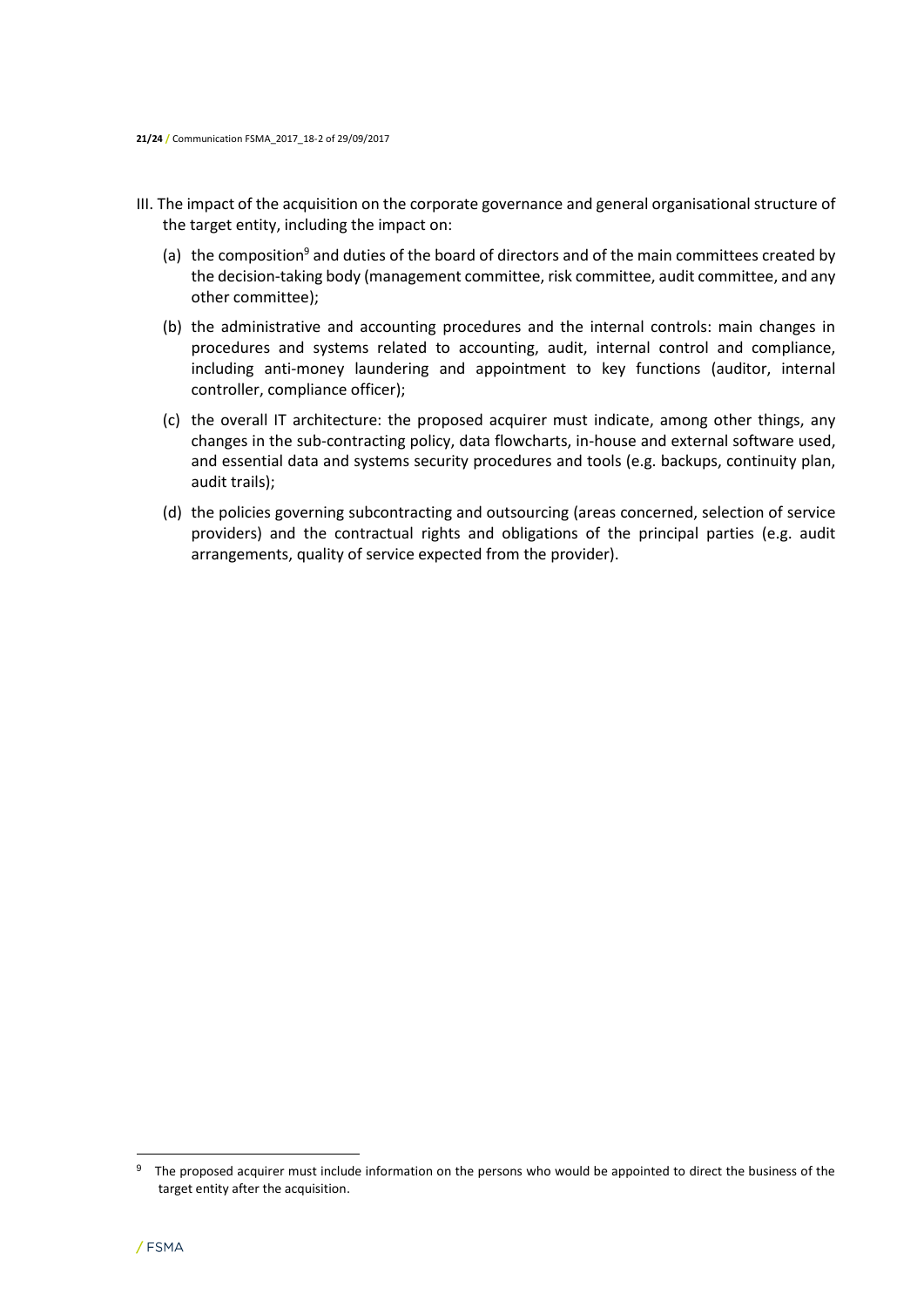#### **Part II B**

# **Additional information requirements – Qualifying holding representing 20% to 50% of the capital or voting rights, without a change in control**

A "detailed note on strategy" meeting the specifications below is enclosed with this form:

**O** Yes: Annex no. …

## Specifications for the "detailed note on strategy" to be enclosed with this form

In the "detailed note on strategy", the proposed acquirer must:

- I. inform the FSMA of the policy it intends to follow regarding the acquisition. In addition to providing the information referred to in Part I, Paragraph 3, of this form, the proposed acquirer must inform the FSMA about:
	- (a) the period during which it intends to hold his shareholding after the acquisition;
	- (b) any intention to increase, reduce, or maintain the level of its shareholding in the foreseeable future;
- II. indicate its intentions towards the target entity. In particular: it must:
	- specify whether or not it intends to act as an active minority shareholder, and the rationale for such action;
	- specify the influence that it intends to exercise on the financial position (including on the dividend policy), strategic development, and allocation of resources of the target entity;
	- describe its intentions and expectations towards the target entity in the medium-term, covering all aspects to be developed in Part I of the business plan (referred to in Part II A above).
- III. provide information on its ability (financial position) and willingness to support the target entity by providing the additional own funds that would be needed to develop its activities or to cope with financial difficulties.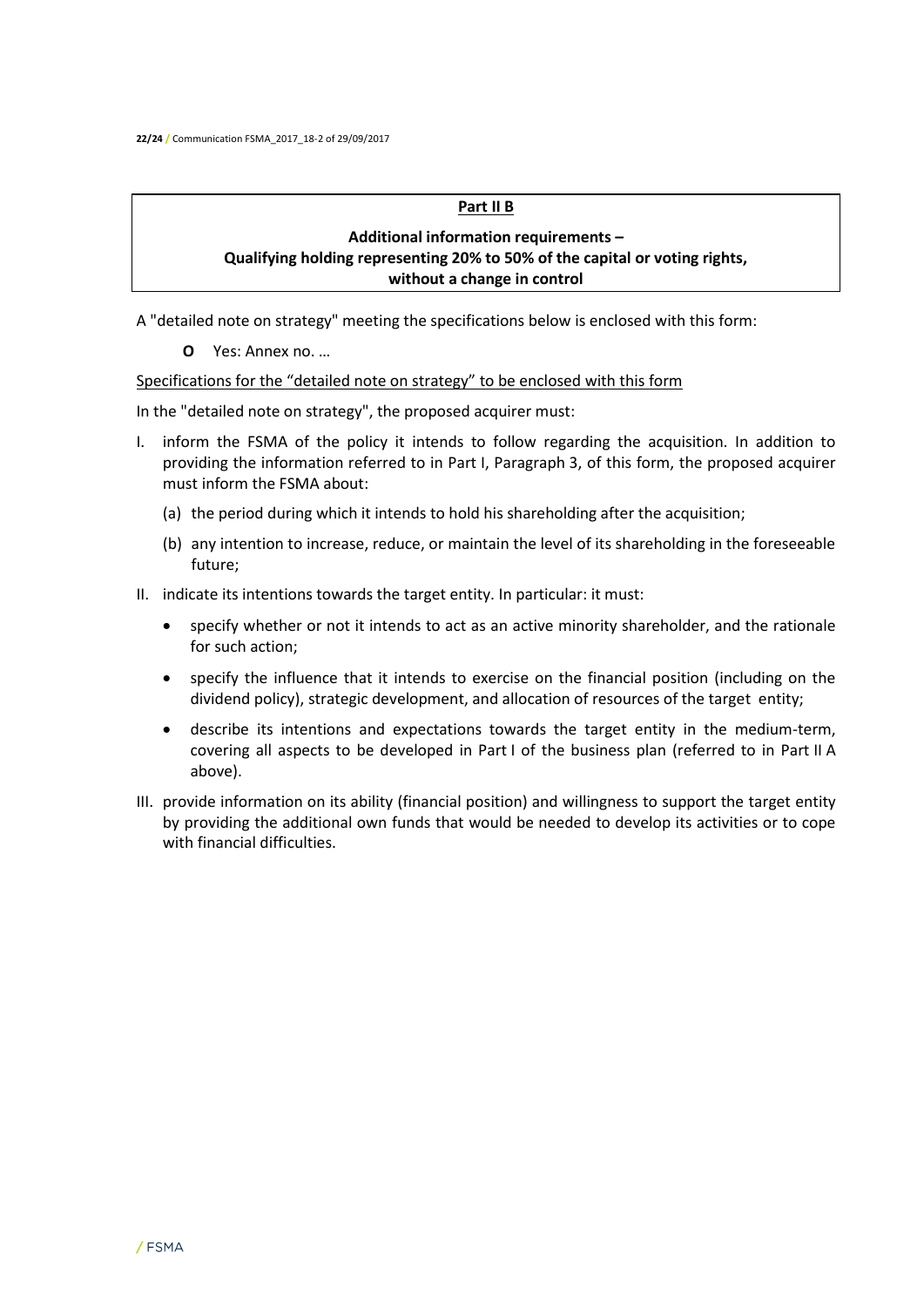## **Part II C**

# **Additional information requirements – Qualifying holding of less than 20%, without a change in control**

A "document on strategy" meeting the specifications below is enclosed with this form:

**O** Yes: Annex no. …

Specifications for the "document on strategy" to be enclosed with this form

Warning: depending on the overall shareholding structure of the target entity, the FSMA could request the proposed acquirer of a qualifying holding which would represent less than 20% of the capital and voting rights of the target entity to provide it with a "detailed note on strategy", as referred to in Part II B of this form, if the FSMA has grounds for believing that the "influence" that would be exercised by the proposed acquirer as a result of that shareholding would be equivalent to the influence that would be exercised as a result of a shareholding of more than 20%.

Subject to this reservation, the proposed acquirer must provide the FSMA with a "document on strategy", in which it must:

- I. inform the FSMA of the policy it intends to follow regarding the acquisition. In addition to providing the information referred to in Part I, Paragraph 3, of this form, the proposed acquirer must inform the FSMA about:
	- (a) the period during which it intends to hold its shareholding after the acquisition;
	- (b) any intention to increase, reduce, or maintain the level of its shareholding in the foreseeable future;
- II. specify whether or not it intends to act as an active minority shareholder, and the rationale for such action;
- III. provide information on its ability (financial position) and willingness to support the target entity by providing the additional own funds that would be needed to develop its activities or to cope with financial difficulties.